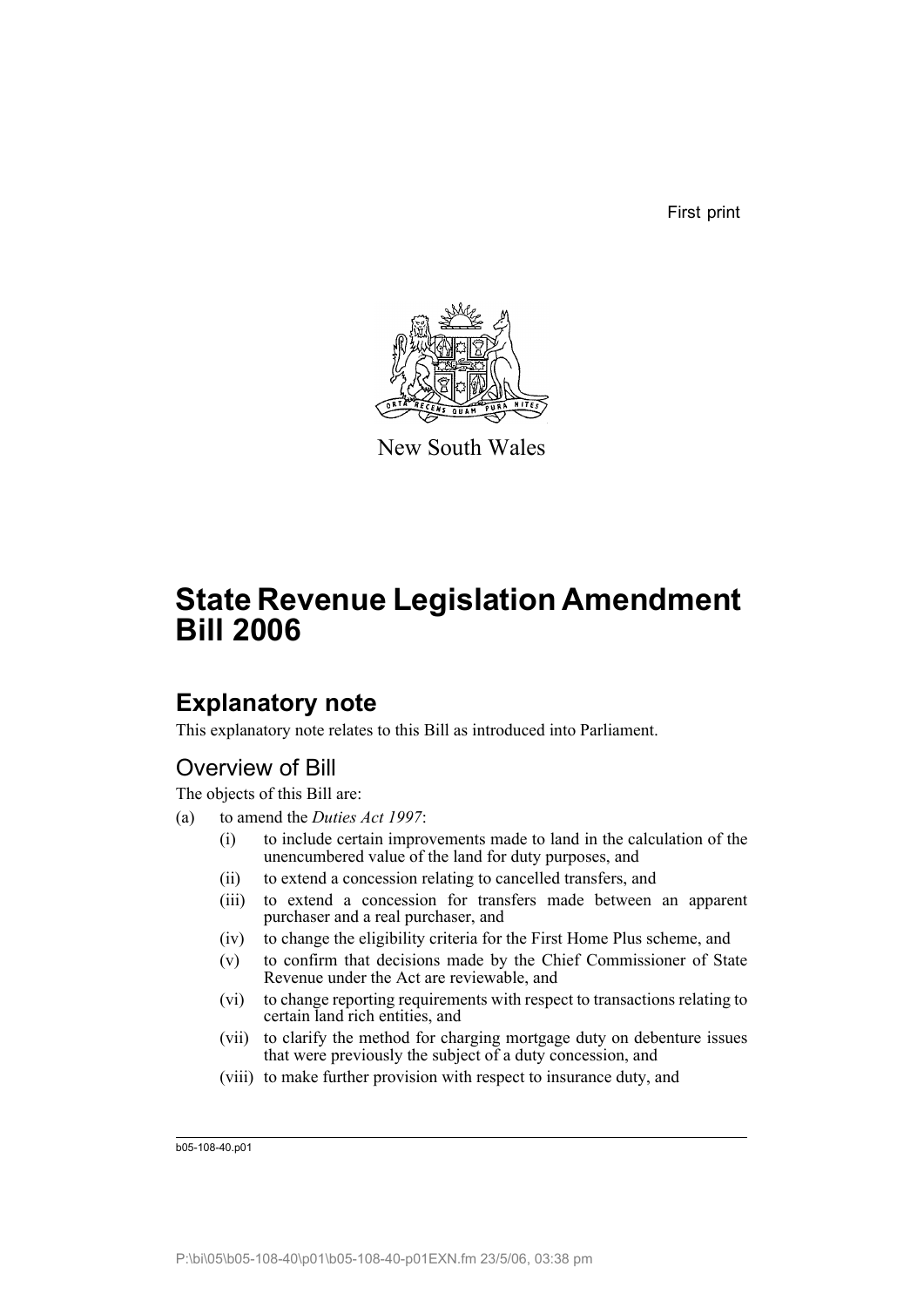Explanatory note

- (b) to amend the *Land Tax Management Act 1956*:
	- (i) to extend various land tax exemptions and concessions, and
	- (ii) to clarify the application of the principal place of residence exemption in respect of land owned or partly owned by companies, and
- (c) to amend the *Pay-roll Tax Act 1971* to make further provision with respect to the tax payable on grants of shares or options to employees, and
- (d) to repeal the *Petroleum Products Subsidy Act 1965* and the regulations under that Act, and
- (e) to amend the *Taxation Administration Act 1996* with respect to permitted disclosures of taxation information.

# Outline of provisions

**Clause 1** sets out the name (also called the short title) of the proposed Act.

**Clause 2** provides for the commencement of the proposed Act.

**Clause 3** is a formal provision that gives effect to the amendments to the Acts specified in Schedules 1–4.

**Clause 4** repeals the *Petroleum Products Subsidy Act 1965* and *Petroleum Products Subsidy Regulation 1998* with effect on 30 June 2006.

**Clause 5** provides for the repeal of the proposed Act after all the amendments made by the proposed Act have commenced. Once the amendments have commenced the proposed Act will be spent and section 30 of the *Interpretation Act 1987* provides that the repeal of an amending Act does not affect the amendments made by that Act.

# **Schedule 1 Amendment of Duties Act 1997**

### **Calculation of unencumbered value of dutiable property**

Duty under the *Duties Act 1997* is charged on the unencumbered value of dutiable property. If the dutiable property is land and, before the land is transferred to the transferee, the transferee makes improvements to the land, the value of those improvements is disregarded for the purpose of charging duty. **Schedule 1 [1]** limits that concession, so that improvements that are made by the transferor for or on behalf of the transferee are included in the unencumbered value of the land for duty purposes.

### **Cancelled transfers**

The *Duties Act 1997* provides that a transfer of dutiable property is not liable to duty in certain circumstances if the transfer is cancelled. At present, the concession does not apply if the transferee has claimed an equitable interest in the dutiable property concerned (for example, by lodging a caveat). **Schedule 1 [2]** removes that limitation on the concession.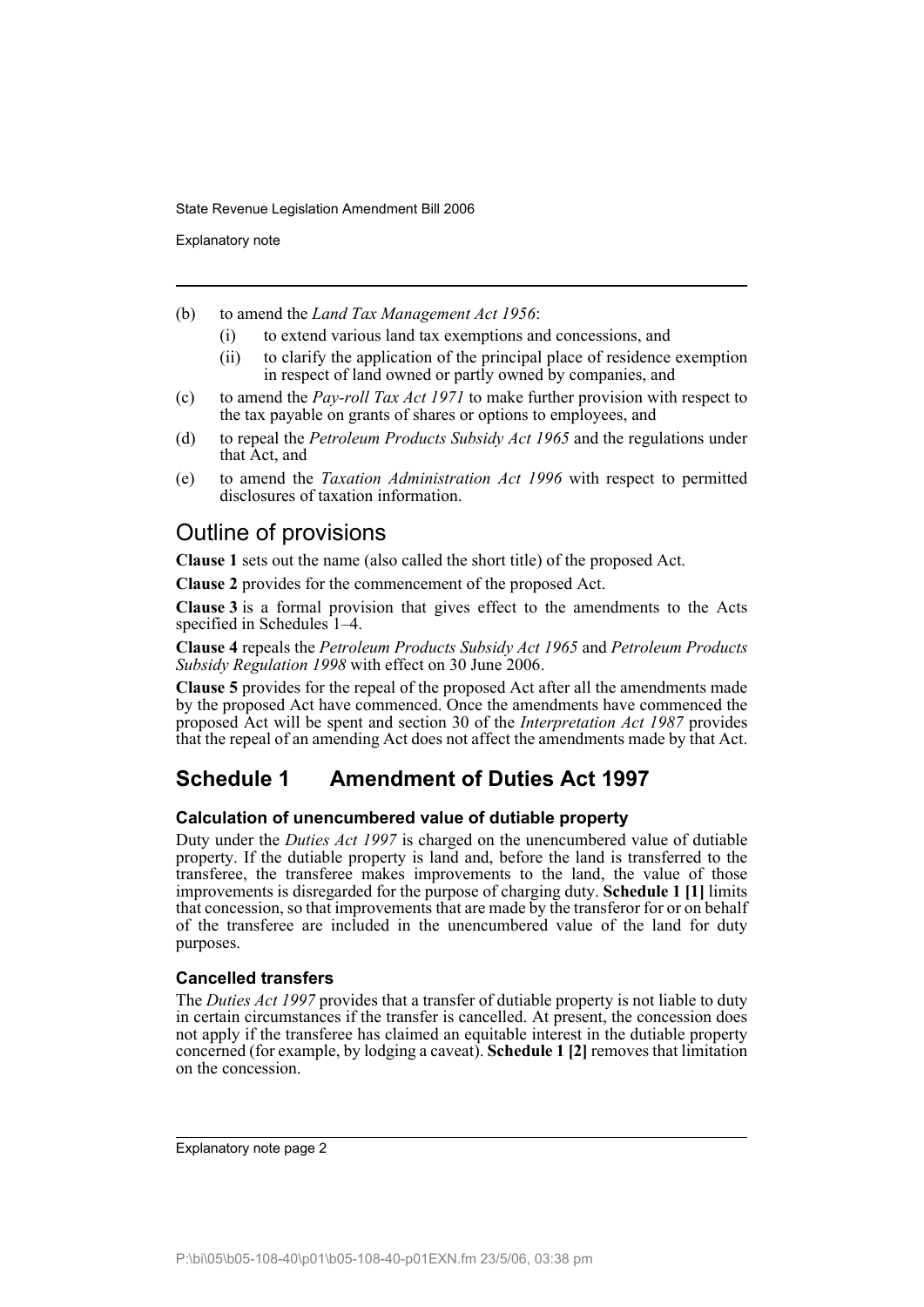Explanatory note

### **Transfers between apparent purchaser and real purchaser**

The *Duties Act 1997* provides that duty of \$10 (rather than ad valorem duty) is payable on a transfer of dutiable property from an apparent purchaser to the real purchaser of the property if the dutiable property is vested in the apparent purchaser upon trust for the real purchaser, who provided the money for the purchase of the dutiable property. **Schedule 1 [3] and [4]** modify that concession so that the concession:

- (a) applies if only part of the property held upon trust for the real purchaser by the apparent purchaser is transferred to the real purchaser, and
- (b) extends to dutiable property that has been improved following the purchase by the apparent purchaser, if the real purchaser provided the money for the improvements, and
- (c) extends to cases where the purchase money was provided as a loan and is to be repaid by the real purchaser, and
- (d) applies whether or not there has been a change in the legal description of the dutiable property between the purchase by the apparent purchaser and the transfer to the real purchaser (for example, a change in the description of land resulting from the subdivision of the land).

### **Eligibility for First Home Plus**

**Schedule 1 [5]** amends the provisions relating to duty concessions provided to first home buyers under the First Home Plus scheme to ensure that the ownership at any time of other property does not prevent a person from being eligible under the scheme, if the other property is or was previously held as trustee or executor under a will. The amendment also makes it clear that the relevant concession continues to apply even if the other property is still owned by the applicant at the time of making an application under the scheme.

### **Review of decisions of Chief Commissioner**

**Schedule 1 [6] and [9]** repeal provisions of the *Duties Act 1997* that provide that decisions of the Chief Commissioner in relation to applications under the First Home Plus scheme, and in relation to another duty concession, are determined solely at his or her discretion and are final. This confirms that those decisions are reviewable by the Administrative Decisions Tribunal under the *Taxation Administration Act 1996*. **Schedule 1 [7] and [8]** are consequential amendments.

### **Land rich duty**

The *Duties Act 1997* imposes duty on an acquisition of a significant interest in a land rich landholder (a private company or unit trust scheme that has substantial land holdings) as if the acquisition were a transfer of land. When a relevant acquisition in a land rich landholder occurs, the person who made the acquisition is required to lodge with the Chief Commissioner of State Revenue a statement setting out certain information in relation to the acquisition. This requirement applies even if the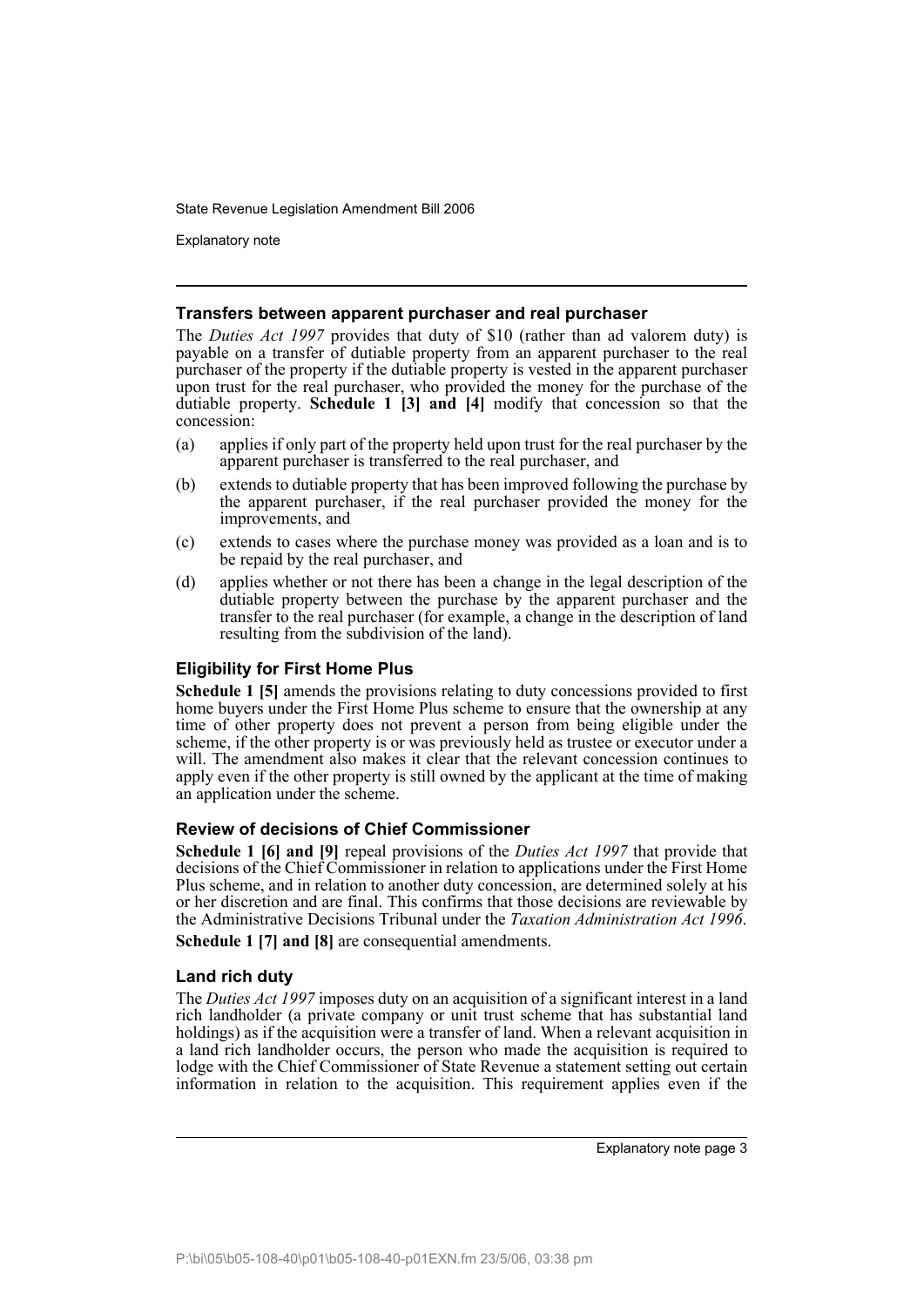Explanatory note

acquisition is an exempt transaction (and not chargeable with duty). The information required to be provided includes a valuation of the land holdings of the landholder concerned and of all property of the landholder. **Schedule 1 [10] and [11]** remove the requirement that the valuation information be provided in all acquisition statements. Instead the information is to be provided only if the acquisition is not an exempt transaction (see **Schedule 1 [12]**).

The threshold at which duty under the land rich provisions of the *Duties Act 1997* is payable is lower for an acquisition in a private unit trust scheme than it is for an acquisition in any other landholder. Certain unit trust schemes (namely imminent public unit trust schemes, wholesale unit trust schemes and imminent wholesale unit trust schemes) must be registered with the Chief Commissioner of State Revenue in order to obtain the benefit of the higher threshold (that is, in order to ensure that they are not treated as private unit trust schemes under the provisions). **Schedule 1 [13]** makes it a condition of registration of a wholesale unit trust scheme that the responsible entity of the scheme report to the Chief Commissioner about certain acquisitions in the unit trust scheme, whether or not the acquisition is chargeable with duty under the Act.

### **Mortgage duty on debenture issues**

The *State Revenue Legislation Further Amendment Act 2005* provided for the closure of a mortgage duty concession that applied to advances made in respect of old debenture issues. **Schedule 1 [14] and [15]** clarify that the closure does not operate to impose duty (that would not otherwise be payable) on advances made before the closure date and prevent the use of collateral mortgages to avoid liability to duty. **Schedule 1 [16]** makes it clear that the removal of the concession extends to advances made (after the closure date) in respect of debentures executed on or after 1 January 1975. **Schedule 1 [24]** is a consequential amendment. The amendments have effect as if they had commenced on 15 November 2005 (when the relevant provisions of the *State Revenue Legislation Further Amendment Act 2005* commenced) (see **clause 2 (2)**).

### **Insurance duty**

Under the *Duties Act 1997* a person who takes out general insurance with a person who is not a registered insurer is required to pay any insurance duty charged on the insurance policy. **Schedule 1 [17]** corrects a reference to such unregistered persons as insurers. **Schedule 1 [18]** clarifies what is meant by the expression "premium".

**Schedule 1 [20]** provides for the rate at which insurance duty is chargeable on a group term insurance policy (a term insurance policy that applies to a group of persons). Duty is charged at 5% of the first year's premium and then 5% of the amount of the premium payable in each succeeding year in respect of each additional life covered by the policy (that was not covered in the previous year). **Schedule 1 [21]** defines group term insurance policy for the purposes of the new provisions. **Schedule 1 [19]** is a consequential amendment. **Schedule 1 [22]** makes a consequential amendment to reporting provisions. **Schedule 1 [19]–[22]** will commence on 1 July 2006 (see **clause 2 (2)**).

Explanatory note page 4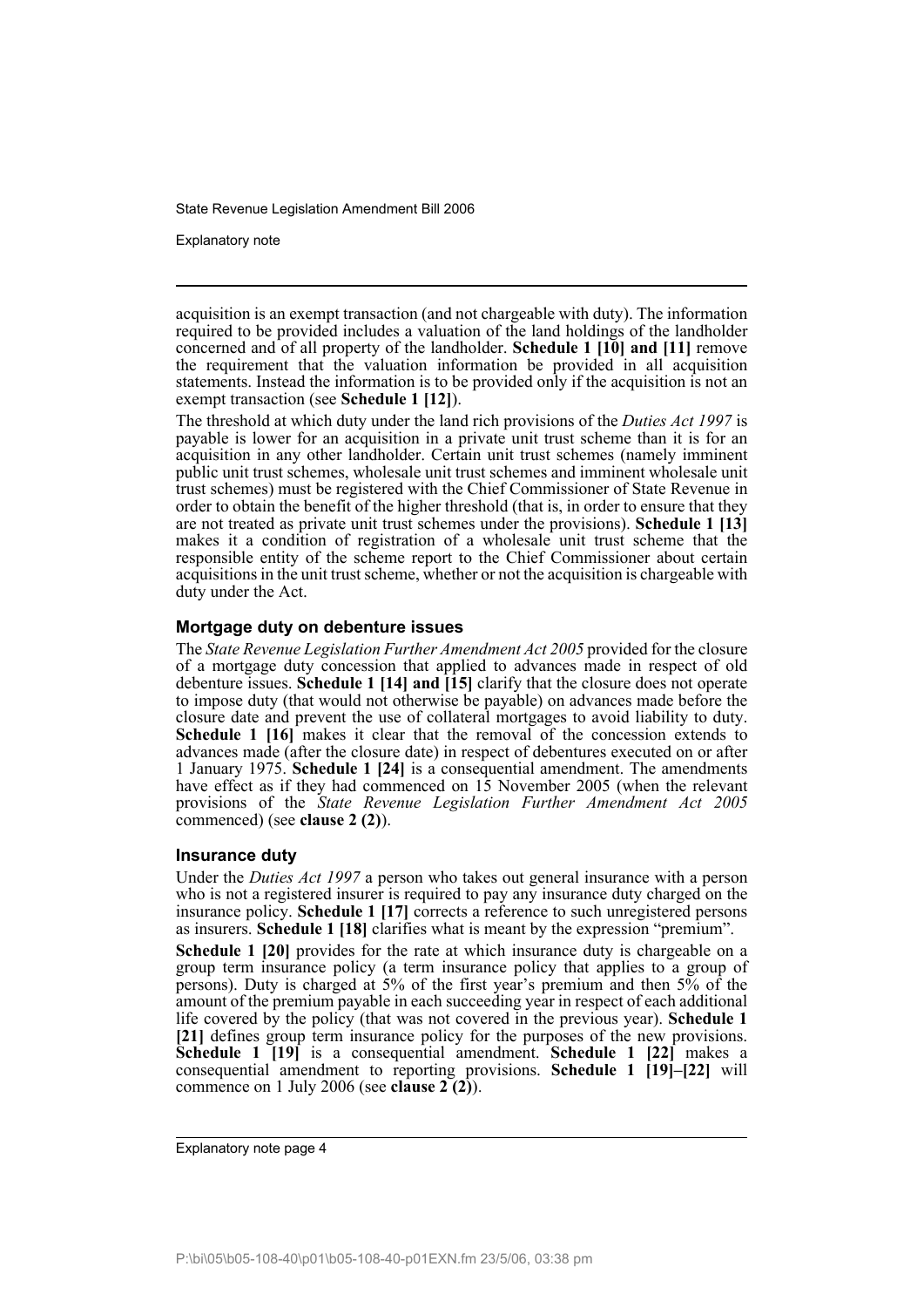Explanatory note

### **Savings and transitional**

**Schedule 1 [23]** provides for the making of savings and transitional regulations as a consequence of the amendments.

## **Schedule 2 Amendment of Land Tax Management Act 1956**

### **Land tax exemptions and concessions**

**Schedule 2 [2]** amends section 10S of the *Land Tax Management Act 1956* to exempt from land tax certain land that is the subject of a rent-buy scheme. **Schedule 2 [1]** is a consequential amendment.

At present, the *Land Tax Management Act 1956* allows the principal place of residence exemption to continue to be claimed by a person in respect of his or her former principal place of residence for a period of absence from the residence of up to 6 years (subject to certain conditions). **Schedule 2 [4] and [5]** allow that concession to be extended indefinitely during any period in which the former resident is in full time care in a hospital, mental hospital or aged care establishment or living with a permanent carer. These amendments will have effect on 31 December 2006 (for the 2007 land tax year).

**Schedule 2 [6]** extends an existing concession that allows land that was the principal place of residence of a person who has died to continue to be treated as land tax exempt for a limited period after the death. The purpose of the extension is to allow a beneficiary of the deceased person's estate to whom the land is transferred for up to 12 months after the death while the beneficiary makes arrangements to sell the land. The 12 month period may be extended by the Chief Commissioner of State Revenue. The amendment will have effect on 31 December 2006 (for the 2007 land tax year).

**Schedule 2 [7]** allows the principal place of residence exemption to continue to be claimed in respect of land used as the principal place of residence of a deceased person before his or her death if the land is used and occupied by a person other than the owner who resided with the owner before his or her death and continues to do so after the death with the permission of a beneficiary of the estate to whom the land is transferred. The amendment will have effect on 31 December 2006 (for the 2007 land tax year).

### **Application of principal place of residence exemption to companies**

**Schedule 2 [3] and [8]** make it clear that the principal place of residence exemption cannot be claimed in relation to land partly owned by a company (as well as land that is wholly owned by a company). The exemption can be claimed by natural persons only.

**Schedule 2 [9]** makes it clear that the restriction does not prevent the principal place of residence exemption applying in respect of land owned by a company if the *Land Tax Management Act 1956* deems a natural person to be the owner of the land for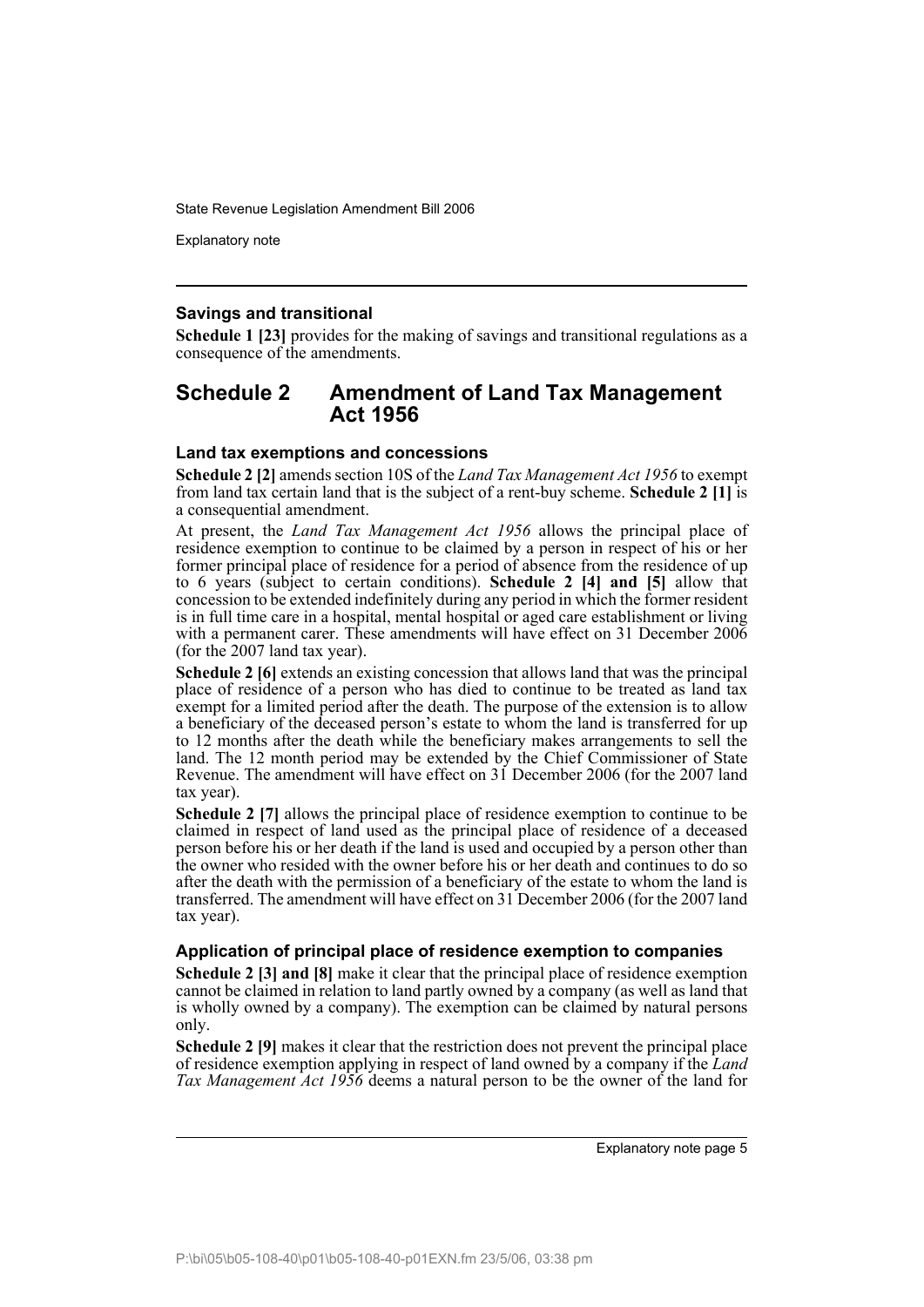Explanatory note

land tax purposes to the exclusion of the company owner (as it does, for example, in the case of company title units).

### **Transitional**

**Schedule 2 [10]** allows savings and transitional regulations to be made as a consequence of the amendments.

**Schedule 2** [11] contains transitional provisions in relation to the application of some of the amendments.

# **Schedule 3 Amendment of Pay-roll Tax Act 1971**

The *Pay-roll Tax Act 1971* provides for the charging of pay-roll tax on grants of shares or options by employers to employees (or by companies to directors or members of the board). **Schedule 3 [1]** allows employers to elect to treat the wages constituted by the grant of a share as having been paid or payable (for pay-roll tax purposes) on the date the share is granted to the employee, or the date on which the share vests in the employee (that is, when any conditions applying to the grant of the share have been met and the employee's legal or beneficial interest in the share cannot be rescinded). This is similar to the treatment of options under the scheme. At present the pay-roll tax liability arises when the share is granted. The provisions adopt provisions of the *Income Tax Assessment Act 1936* of the Commonwealth for the purpose of determining when a share or option is granted.

**Schedule 3 [2]** provides that pay-roll tax is payable when an option vests in an employee only when the employee exercises his or her right under the option to have a share transferred to, allotted to or vested in him or her.

**Schedule 3 [4]** ensures that pay-roll tax will continue to be payable in respect of a grant of a share or option that is later withdrawn, cancelled or exchanged, if it is withdrawn, cancelled or exchanged for valuable consideration.

**Schedule 3 [6]** extends a refund provision to cases where the grant of a share or option to an employee is rescinded by someone other than the employer.

**Schedule 3 [7]** makes it clear that consideration paid by an employee for the vesting (or the grant) of a share is to be excluded from the value of the share or option for pay-roll tax purposes.

**Schedule 3 [8]** makes it clear that shares or options are to be valued in accordance with the specific provisions in the *Pay-roll Tax Act 1971* relating to their valuation, and not the general provisions relating to fringe benefits.

**Schedule 3 [3] and [5]** are consequential amendments.

**Schedule 3 [9] and [10]** provide for savings and transitional matters. The amendments have effect as if they had commenced on 1 July 2005. Employers may also elect to apply the amendments in respect of their pay-roll tax liability for the years commencing 1 July 2003 and 1 July 2004.

Explanatory note page 6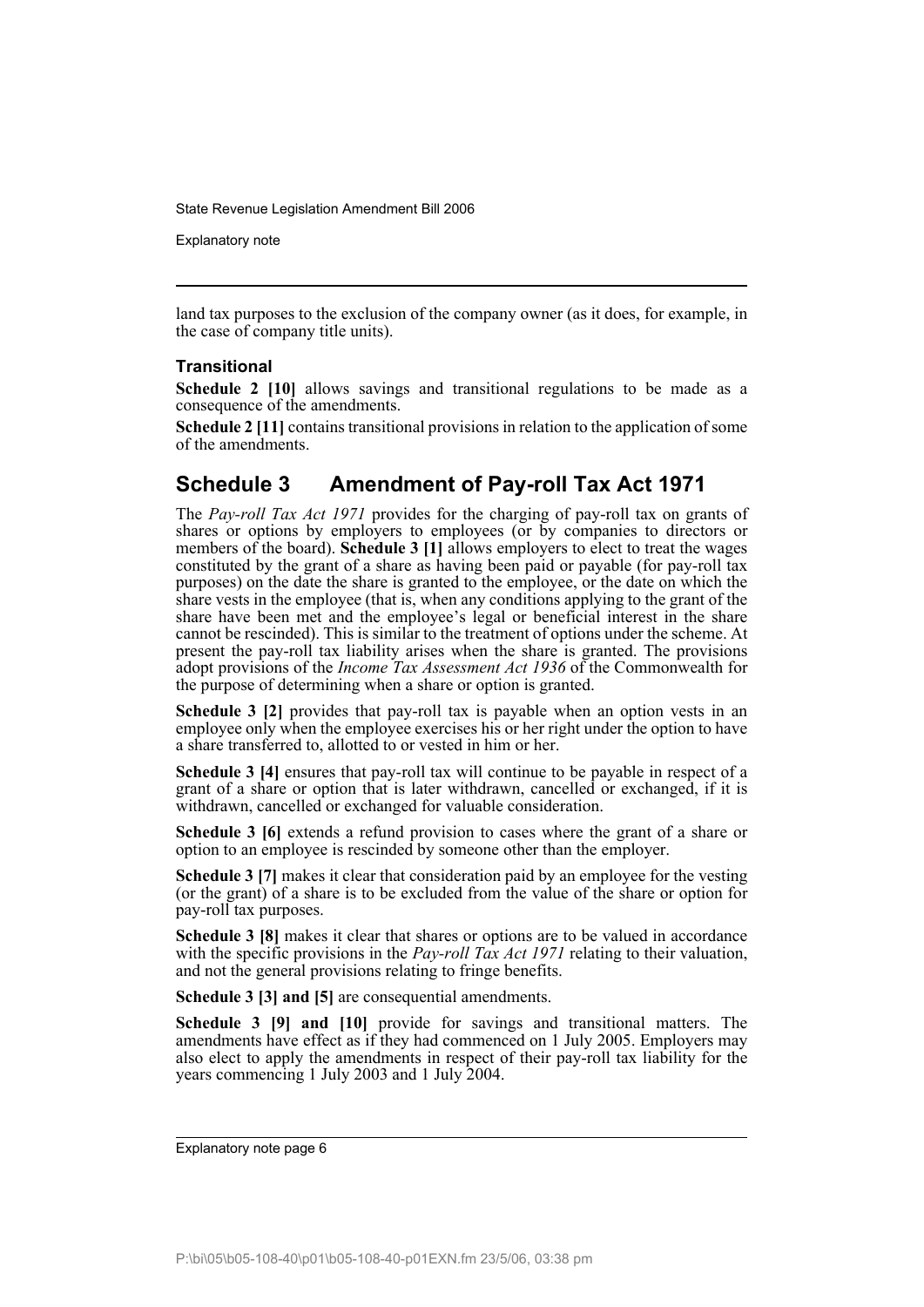Explanatory note

# **Schedule 4 Amendment of Taxation Administration Act 1996**

**Schedule 4** permits taxation information to be disclosed to the Director-General of the Department of State and Regional Development or a person authorised by the Director-General.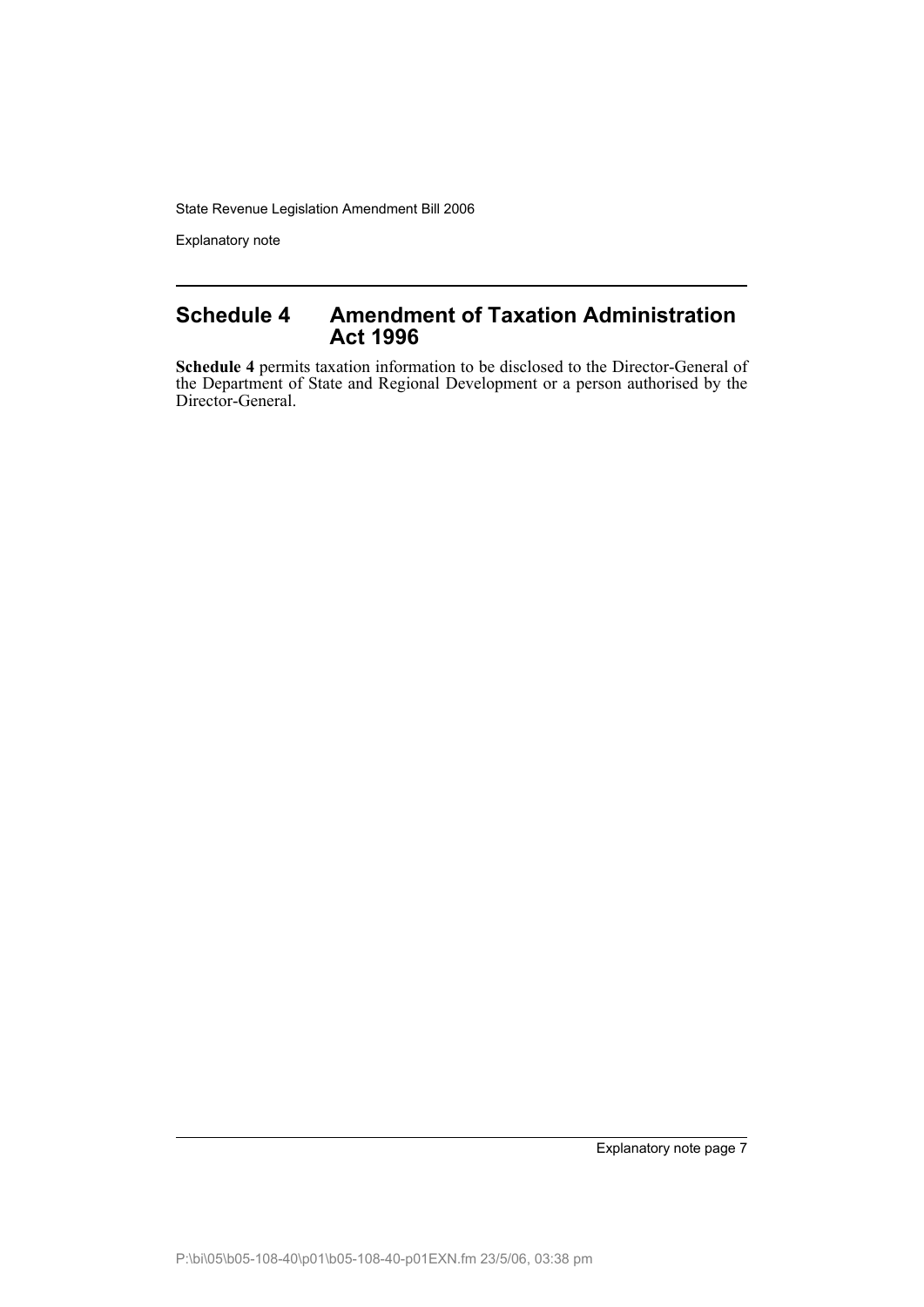Explanatory note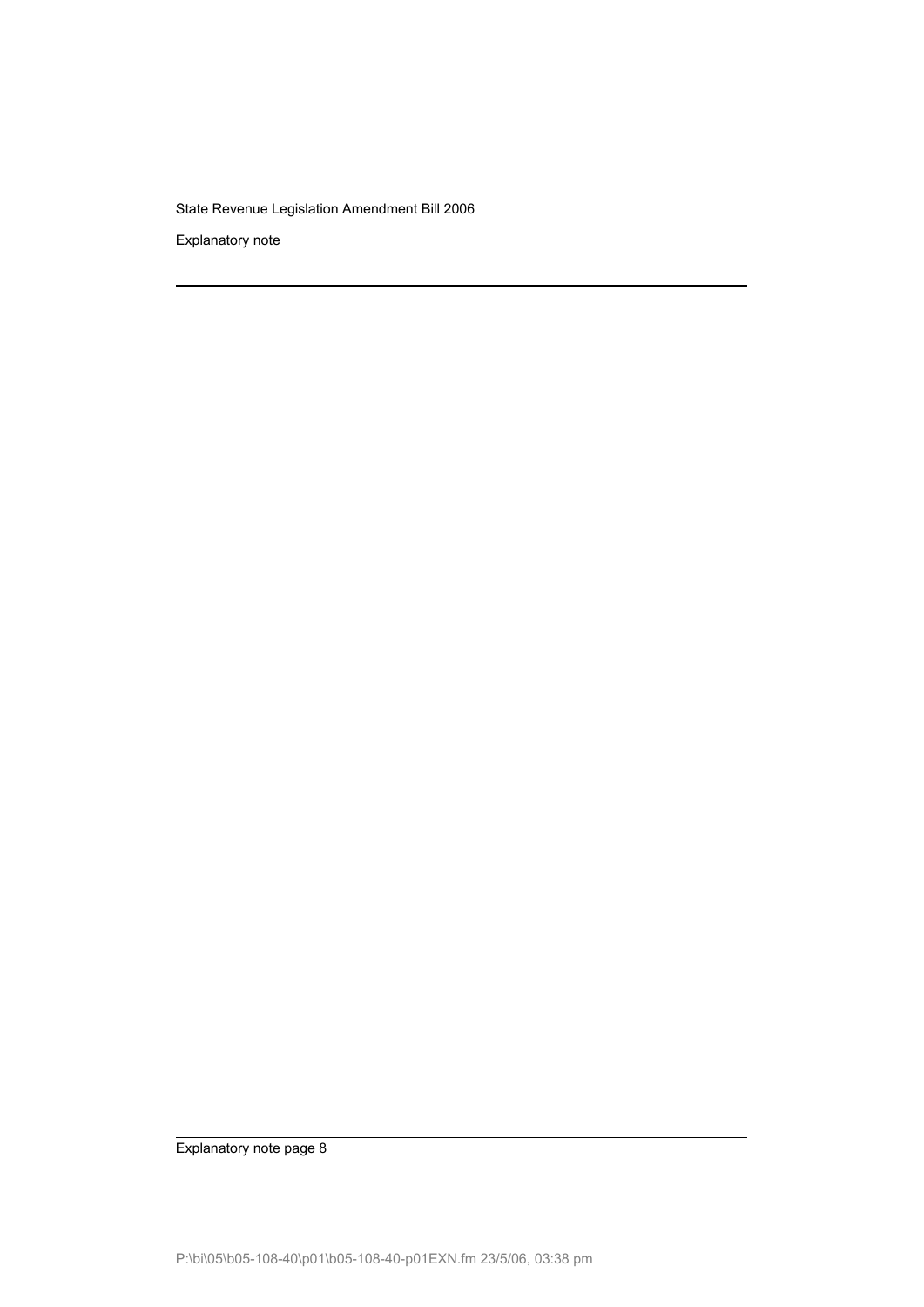First print



New South Wales

# **State Revenue Legislation Amendment Bill 2006**

# **Contents**

|            |                                                     | Page |
|------------|-----------------------------------------------------|------|
| 1          | Name of Act                                         |      |
| 2          | Commencement                                        | 2    |
| 3          | <b>Amendment of Acts</b>                            | 2    |
| 4          | Repeals                                             | 2    |
| 5          | Repeal of Act                                       | 2    |
| Schedule 1 | Amendment of Duties Act 1997 No 123                 | 3    |
| Schedule 2 | Amendment of Land Tax Management Act 1956 No 26     | 9    |
| Schedule 3 | Amendment of Pay-roll Tax Act 1971 No 22            | 12   |
| Schedule 4 | Amendment of Taxation Administration Act 1996 No 97 | 15   |

b05-108-40.p01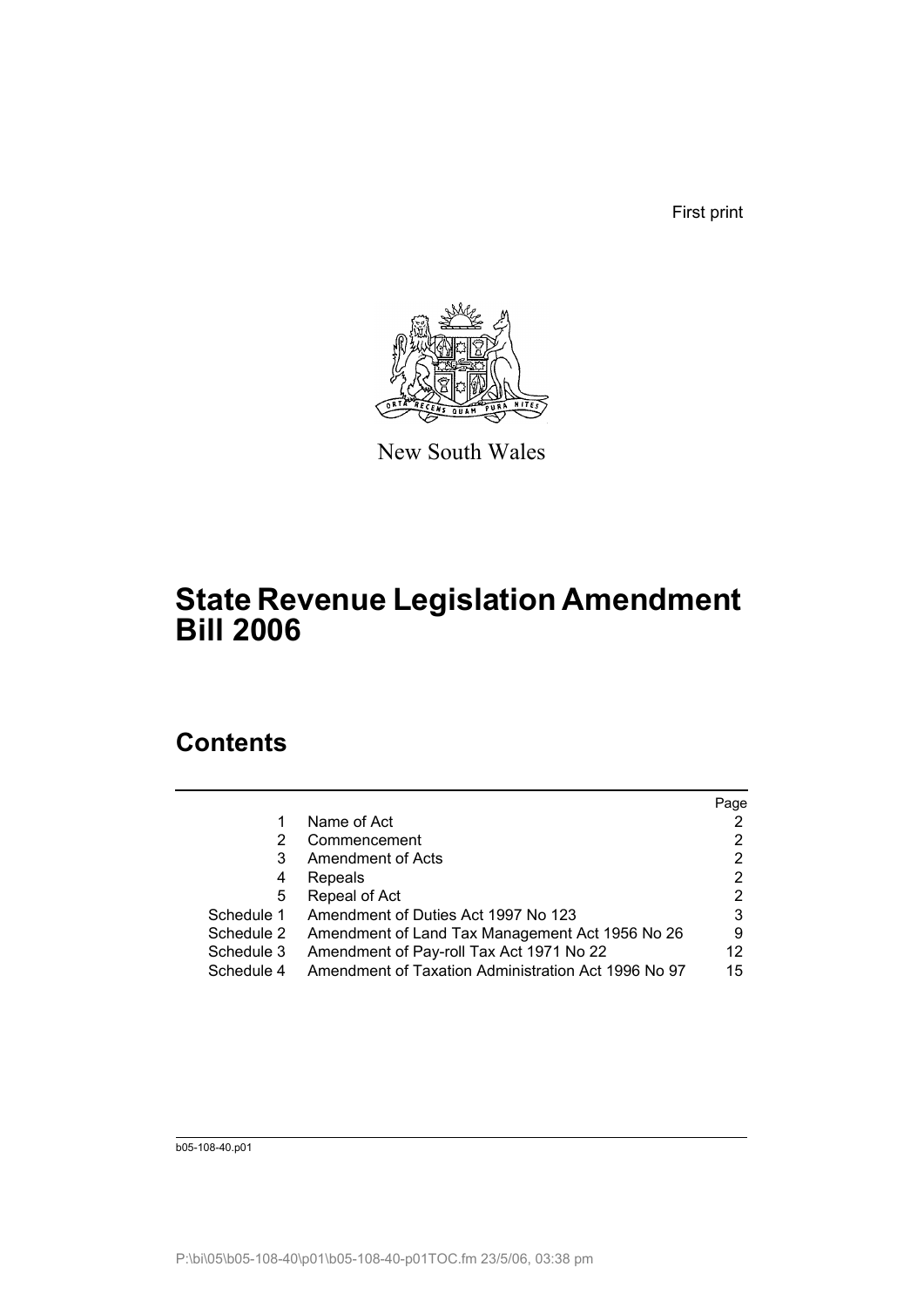Contents

Page

Contents page 2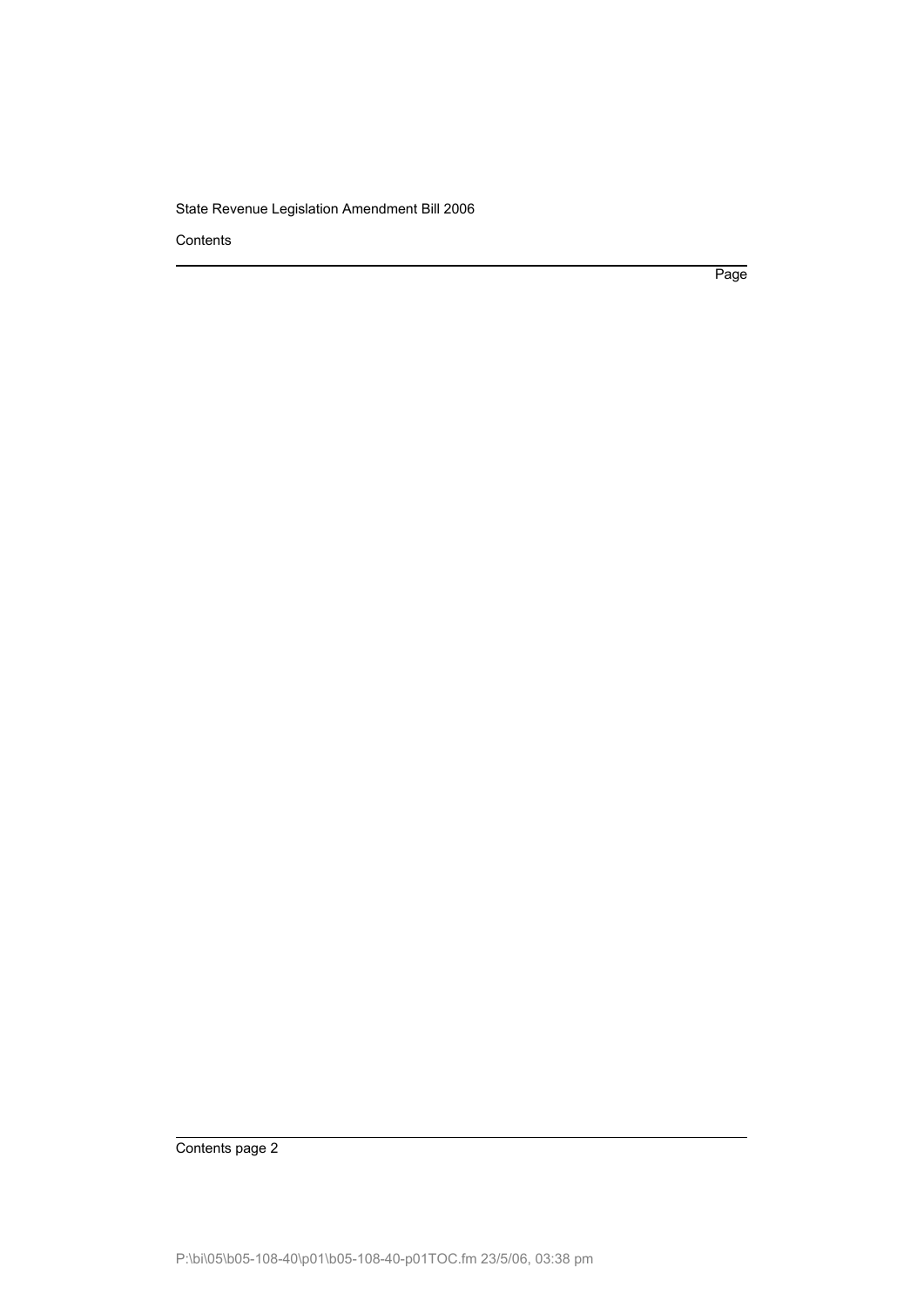

New South Wales

# **State Revenue Legislation Amendment Bill 2006**

No , 2006

## **A Bill for**

An Act to make miscellaneous amendments to certain State revenue legislation; and for other purposes.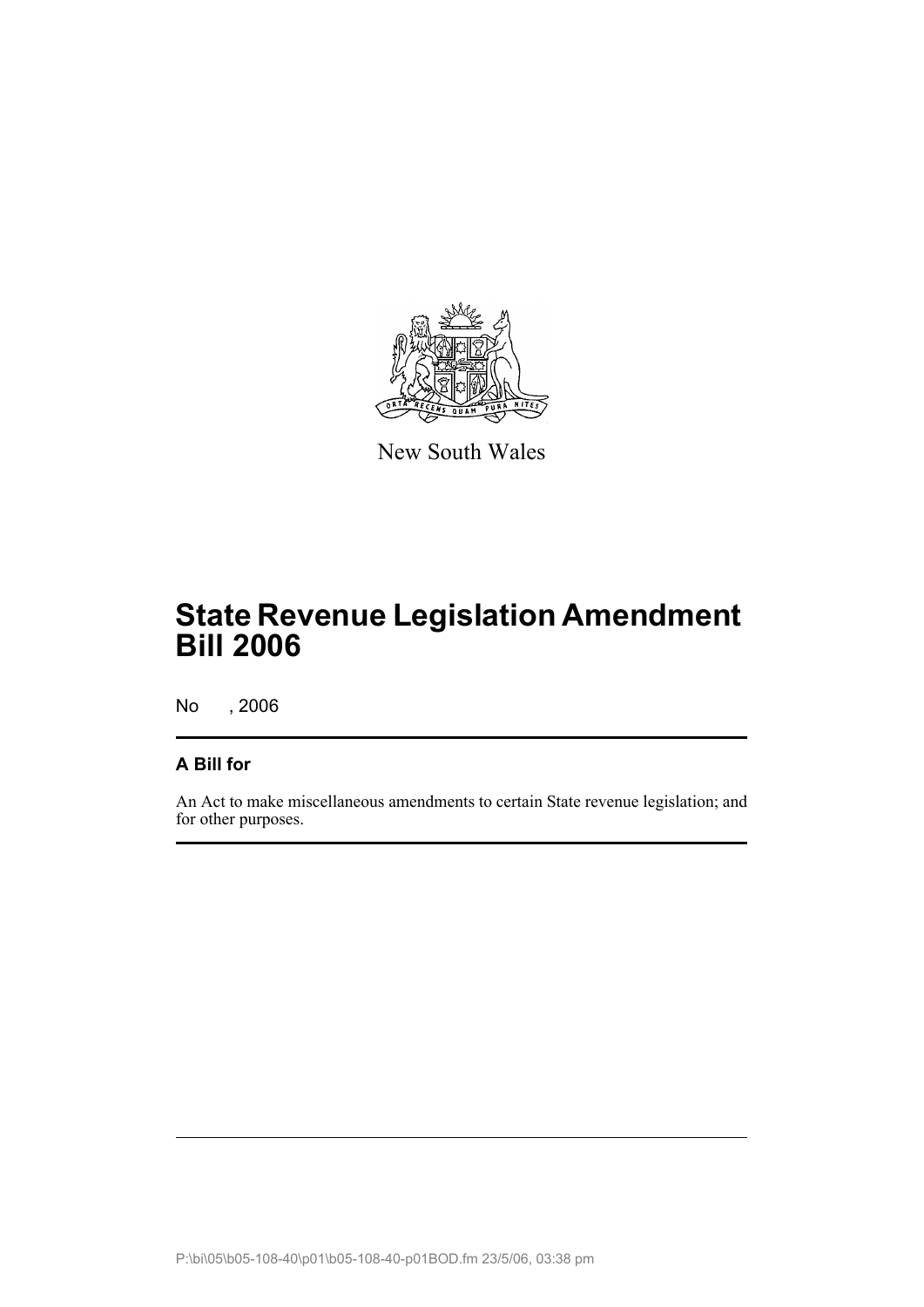<span id="page-11-4"></span><span id="page-11-3"></span><span id="page-11-2"></span><span id="page-11-1"></span><span id="page-11-0"></span>

|              |                                                               | The Legislature of New South Wales enacts:                                                                                                                | $\mathbf{1}$        |  |  |  |  |
|--------------|---------------------------------------------------------------|-----------------------------------------------------------------------------------------------------------------------------------------------------------|---------------------|--|--|--|--|
| 1            | Name of Act                                                   |                                                                                                                                                           |                     |  |  |  |  |
|              | This Act is the State Revenue Legislation Amendment Act 2006. |                                                                                                                                                           |                     |  |  |  |  |
| $\mathbf{2}$ |                                                               | <b>Commencement</b>                                                                                                                                       | $\overline{4}$      |  |  |  |  |
|              | (1)                                                           | This Act commences on the date of assent, except as provided by<br>subsection $(2)$ .                                                                     | 5<br>6              |  |  |  |  |
|              | (2)                                                           | The following provisions commence, or are taken to have commenced,<br>on the dates indicated:                                                             | $\overline{7}$<br>8 |  |  |  |  |
|              |                                                               | Section 4-30 June 2006,                                                                                                                                   | 9                   |  |  |  |  |
|              |                                                               | Schedule 1 [14]–[16] and [24]—15 November 2005,                                                                                                           | 10                  |  |  |  |  |
|              |                                                               | Schedule 1 [19]–[22]—1 July 2006,                                                                                                                         | 11                  |  |  |  |  |
|              |                                                               | Schedule 2 [1], [2] and [4]–[7]—31 December 2006.                                                                                                         | 12                  |  |  |  |  |
| 3            |                                                               | <b>Amendment of Acts</b>                                                                                                                                  | 13                  |  |  |  |  |
|              |                                                               | The Acts specified in Schedules 1–4 are amended as set out in those<br>Schedules.                                                                         | 14<br>15            |  |  |  |  |
| 4            | <b>Repeals</b>                                                |                                                                                                                                                           | 16                  |  |  |  |  |
|              | (1)                                                           | The <i>Petroleum Products Subsidy Act 1965</i> is repealed.                                                                                               | 17                  |  |  |  |  |
|              | (2)                                                           | The <i>Petroleum Products Subsidy Regulation 1998</i> is repealed.                                                                                        | 18                  |  |  |  |  |
| 5            |                                                               | <b>Repeal of Act</b>                                                                                                                                      | 19                  |  |  |  |  |
|              | (1)                                                           | This Act is repealed on the day following the day on which all of the<br>provisions of this Act have commenced.                                           | 20<br>21            |  |  |  |  |
|              | (2)                                                           | The repeal of this Act does not, because of the operation of section 30<br>of the <i>Interpretation Act 1987</i> , affect any amendment made by this Act. | 22<br>23            |  |  |  |  |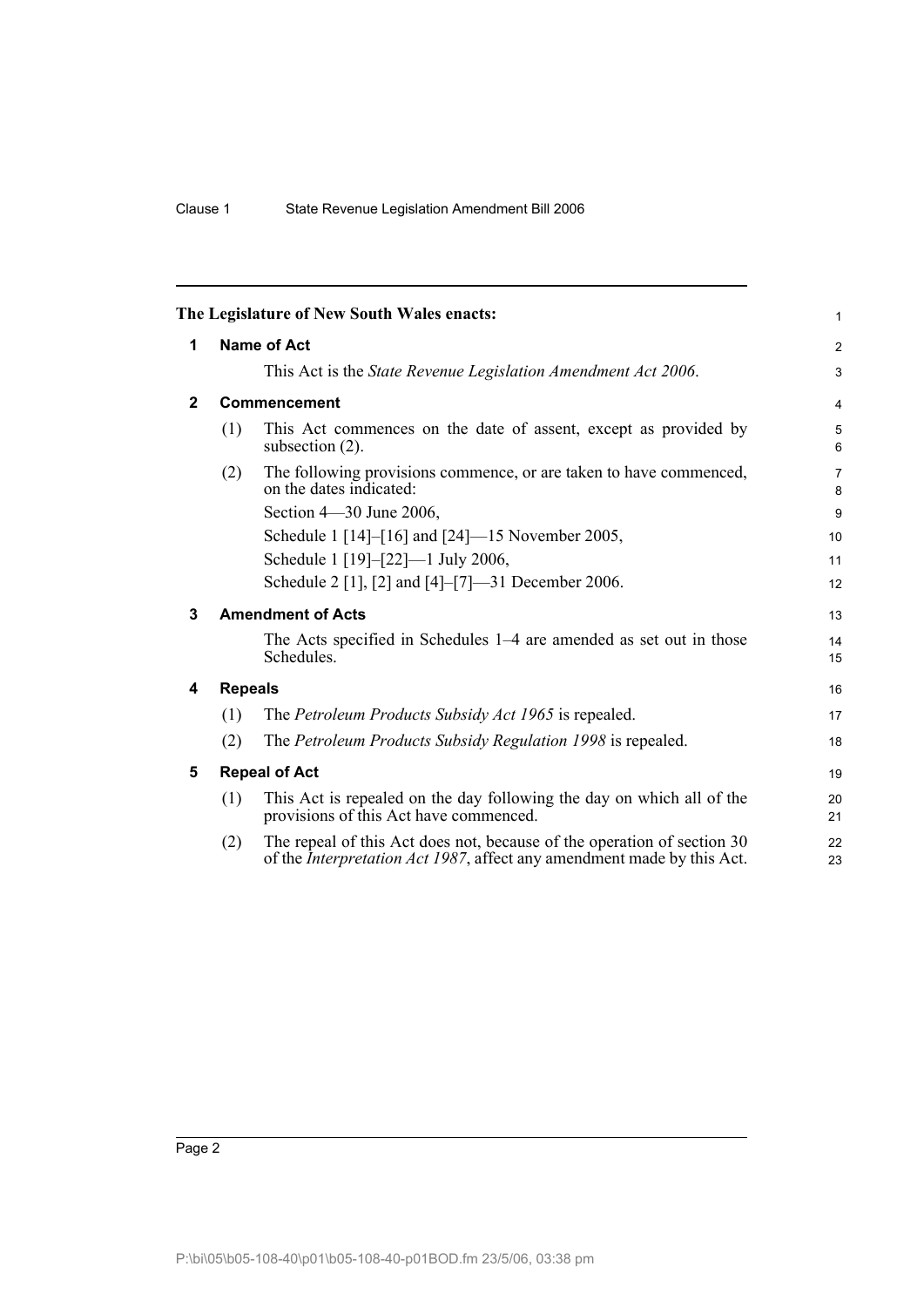Amendment of Duties Act 1997 No 123

<span id="page-12-0"></span>

|     | <b>Schedule 1</b> | <b>Amendment of Duties Act 1997 No 123</b>                                                                                                                                                                                                                                                          | $\mathbf{1}$               |
|-----|-------------------|-----------------------------------------------------------------------------------------------------------------------------------------------------------------------------------------------------------------------------------------------------------------------------------------------------|----------------------------|
|     |                   | (Section 3)                                                                                                                                                                                                                                                                                         | 2                          |
| [1] |                   | Section 23 What is the "unencumbered value" of dutiable property?                                                                                                                                                                                                                                   | 3                          |
|     |                   | Insert after section $23(3)$ :                                                                                                                                                                                                                                                                      | $\overline{4}$             |
|     | (4)               | Subsection (3) does not apply to improvements made to the land<br>for or on behalf of the transferee by the transferor.                                                                                                                                                                             | $\mathbf 5$<br>6           |
| [2] |                   | Section 50A Cancelled transfers of dutiable property                                                                                                                                                                                                                                                | $\overline{7}$             |
|     |                   | Omit section 50A (1) (b) and (c). Insert instead:                                                                                                                                                                                                                                                   | 8                          |
|     |                   | the transfer was not cancelled to give effect to a subsale.<br>(b)                                                                                                                                                                                                                                  | 9                          |
| [3] |                   | Section 55 Property vested in an apparent purchaser                                                                                                                                                                                                                                                 | 10                         |
|     |                   | Omit section 55 (1) (b). Insert instead:                                                                                                                                                                                                                                                            | 11                         |
|     |                   | a transfer of dutiable property from an apparent purchaser<br>(b)<br>to the real purchaser if:                                                                                                                                                                                                      | 12<br>13                   |
|     |                   | (i)<br>the dutiable property is property, or part of property,<br>vested in the apparent purchaser upon trust for the<br>real purchaser, and                                                                                                                                                        | 14<br>15<br>16             |
|     |                   | the real purchaser provided the money for the<br>(ii)<br>purchase of the dutiable property and for any<br>improvements made to the dutiable property after<br>the purchase.                                                                                                                         | 17<br>18<br>19<br>20       |
| [4] |                   | Section 55 (1A) and (1B)                                                                                                                                                                                                                                                                            | 21                         |
|     |                   | Insert after section 55 $(1)$ :                                                                                                                                                                                                                                                                     | 22                         |
|     | (1A)              | For the purposes of subsection $(1)$ , money provided by a person<br>other than the real purchaser is taken to have been provided by the<br>real purchaser if the Chief Commissioner is satisfied that the<br>money was provided as a loan and has been or will be repaid by<br>the real purchaser. | 23<br>24<br>25<br>26<br>27 |
|     | (1B)              | This section applies whether or not there has been a change in the<br>legal description of the dutiable property between the purchase of<br>the property by the apparent purchaser and the transfer to the real<br>purchaser.                                                                       | 28<br>29<br>30<br>31       |
|     |                   | Note. For example, if the dutiable property is land, this section continues<br>to apply if there is a change in the legal description of the dutiable<br>property as a consequence of the subdivision of the land.                                                                                  | 32<br>33<br>34             |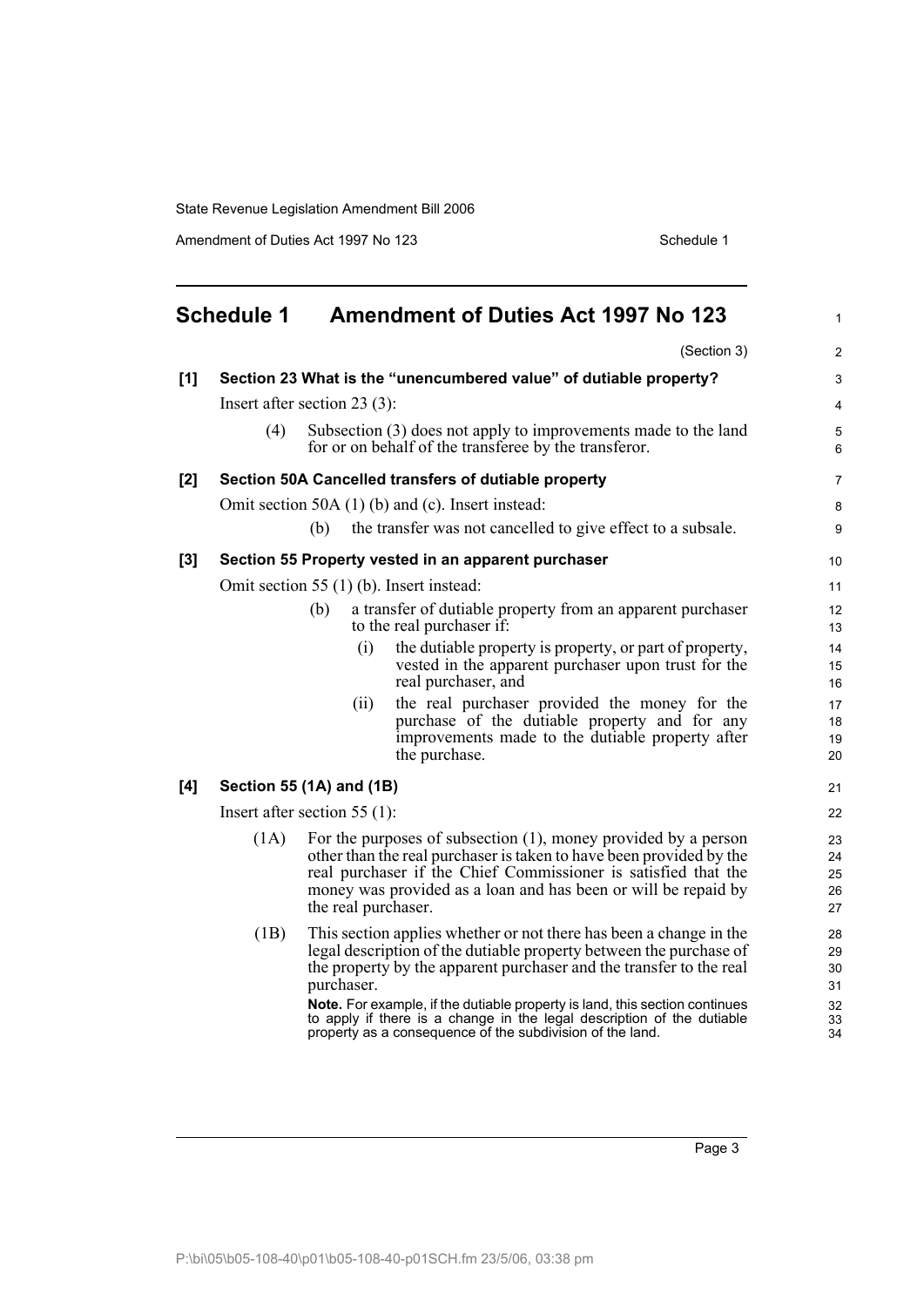Schedule 1 Amendment of Duties Act 1997 No 123

### **[5] Section 71 Restrictions on eligibility—previous ownership of residential property or first home concession**

1 2

|        | Omit section 71 (6). Insert instead: |     |                                                                                                                                                                                                                                                                                                                                            |                                         |
|--------|--------------------------------------|-----|--------------------------------------------------------------------------------------------------------------------------------------------------------------------------------------------------------------------------------------------------------------------------------------------------------------------------------------------|-----------------------------------------|
|        | (6)                                  |     | Despite the other provisions of this section, the ownership at any<br>time of another residential property, or a previous application<br>under the scheme, may be disregarded if the Chief Commissioner<br>is satisfied that:                                                                                                              | $\overline{4}$<br>$\mathbf 5$<br>6<br>7 |
|        |                                      | (a) | the other residential property owned by the purchaser or<br>transferee is or was vested in the purchaser or transferee on<br>trust, or as an executor under a will, or the application was<br>made by the purchaser or transferee in his or her capacity<br>as trustee or executor, or                                                     | 8<br>$\boldsymbol{9}$<br>10<br>11<br>12 |
|        |                                      | (b) | the purchaser or transferee who owns or owned the other<br>residential property, or who has previously been a party to<br>an application, is acquiring an interest in the property that<br>is the subject of the application solely for the purpose of<br>assisting the eligible persons under the scheme in<br>financing the acquisition. | 13<br>14<br>15<br>16<br>17<br>18        |
| [6]    |                                      |     | <b>Section 79 Determination of applications</b>                                                                                                                                                                                                                                                                                            | 19                                      |
|        | Omit the section.                    |     |                                                                                                                                                                                                                                                                                                                                            | 20                                      |
| [7]    |                                      |     | <b>Section 92 Other provisions</b>                                                                                                                                                                                                                                                                                                         | 21                                      |
|        | from section 92 $(1)$ .              |     | Omit "Sections 76 and 79 apply to this scheme in the same way as they apply"                                                                                                                                                                                                                                                               | 22<br>23                                |
|        |                                      |     | Insert instead "Section 76 applies to this scheme in the same way as it applies".                                                                                                                                                                                                                                                          | 24                                      |
| [8]    |                                      |     | Section 93 The nature of the scheme                                                                                                                                                                                                                                                                                                        | 25                                      |
|        |                                      |     | Omit ", at the discretion of the Chief Commissioner,".                                                                                                                                                                                                                                                                                     | 26                                      |
| [9]    |                                      |     | <b>Section 102 Determination of applications</b>                                                                                                                                                                                                                                                                                           | 27                                      |
|        | Omit section $102$ (1).              |     |                                                                                                                                                                                                                                                                                                                                            | 28                                      |
| $[10]$ |                                      |     | <b>Section 163H Acquisition statements</b>                                                                                                                                                                                                                                                                                                 | 29                                      |
|        |                                      |     | Omit "and whether it is an exempt transaction" from section 163H (2) (b).                                                                                                                                                                                                                                                                  | 30                                      |
| $[11]$ | Section 163H (2) (e)-(h)             |     |                                                                                                                                                                                                                                                                                                                                            | 31                                      |
|        | Omit the paragraphs.                 |     |                                                                                                                                                                                                                                                                                                                                            | 32                                      |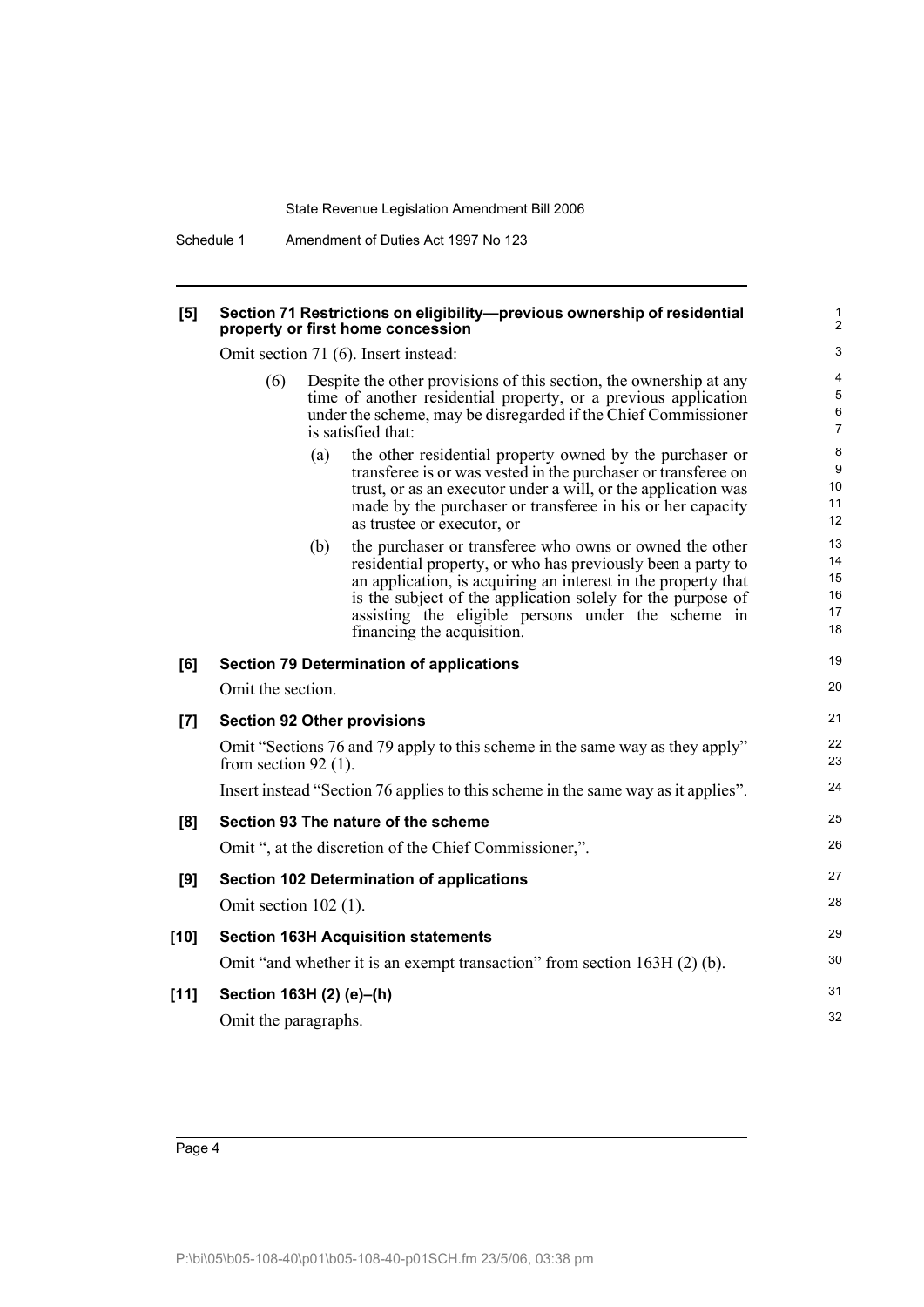Amendment of Duties Act 1997 No 123 Schedule 1

#### **[12] Section 163H (3)** Insert at the end of section 163H (before the note): If the acquisition is not an exempt transaction under Part 5, the acquisition statement must also contain the following information: (a) the unencumbered value of all land holdings in New South Wales of the landholder as at the date of the relevant acquisition and as at the date of acquisition of each interest acquired in the landholder during the 3 years prior to the date of the relevant acquisition, (b) the unencumbered value of the property of the landholder at the date of the relevant acquisition, (c) the amount of duty paid under this Act or under a law of another Australian jurisdiction in respect of each earlier acquisition of an interest referred to in paragraph (a), (d) such other information as the Chief Commissioner may require. **[13] Section 163ZY** Omit the section. Insert instead: **163ZY Reporting requirements** (1) It is a condition of registration of a wholesale unit trust scheme under this Part that the responsible entity of the unit trust scheme provides to the Chief Commissioner, within 1 month after 30 June in each year (commencing with 30 June 2007), a report in an approved form containing particulars of the following in relation to the period of 12 months ending on that 30 June: (a) any acquisition by a person of any interest in the wholesale unit trust scheme that would entitle the person, in the event of an immediate distribution of all the property of the unit trust scheme, to no less than 20% of the property distributed, (b) any acquisition by a person of any interest in the wholesale unit trust scheme that, when aggregated with other interests the person has in the unit trust scheme, would entitle the person, in the event of an immediate distribution of all the property of the unit trust scheme, to no less than 20% of the property distributed. 1  $\mathfrak{p}$ 3 4 5 6 7 8 9 10 11 12 13 14 15 16 17 18 19  $20$ 21 22 23 24 25  $26$ 27 28 29 30 31 32 33 34 35 36 37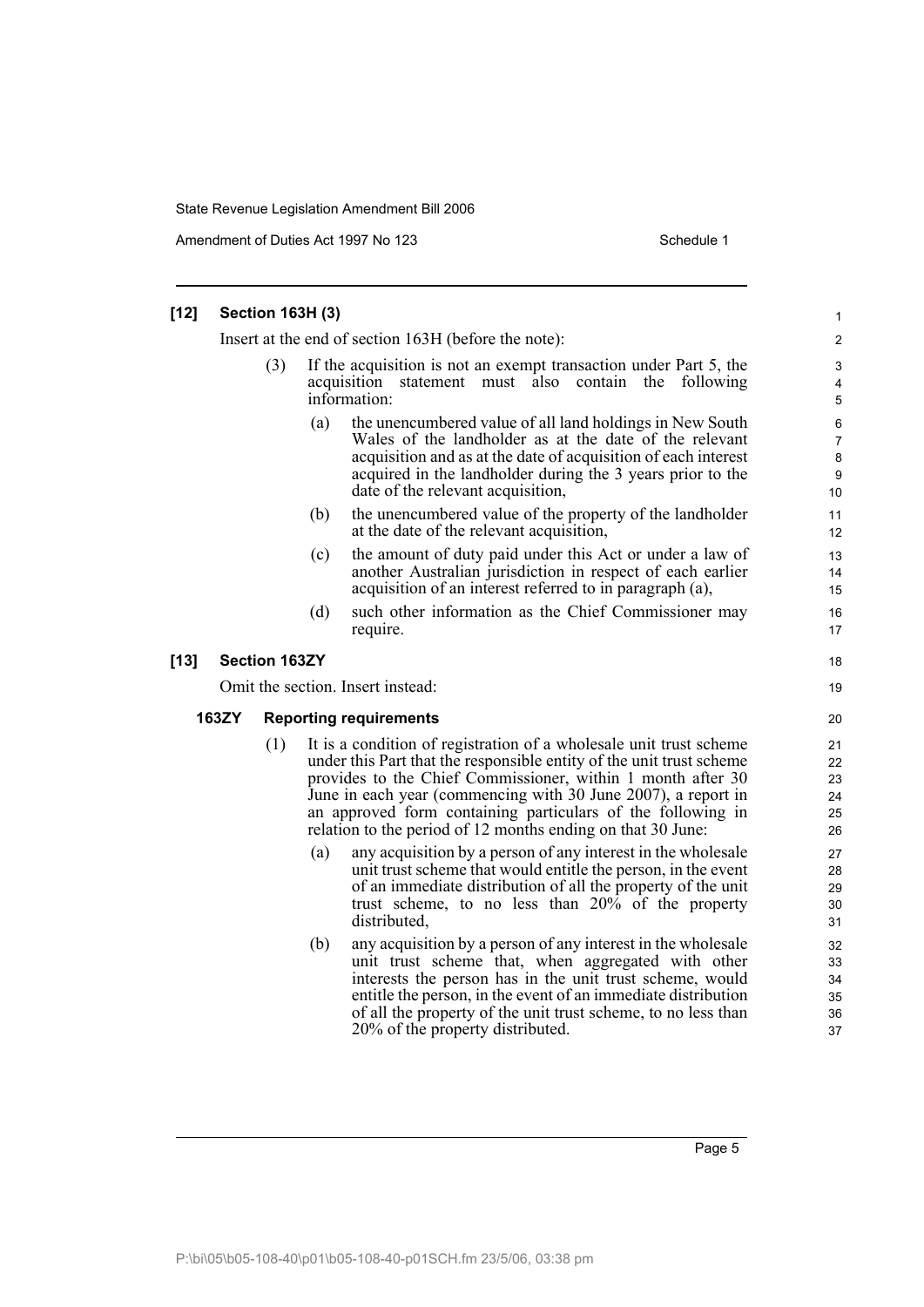Schedule 1 Amendment of Duties Act 1997 No 123

(2) The Chief Commissioner may, as a condition of registration, impose other reporting requirements on the responsible entity of a registered unit trust scheme (whether or not a wholesale unit trust scheme).

33 34

(3) Requirements may be imposed under subsection (2) at the time of registration or at any subsequent time by notice in writing to the responsible entity.

### **[14] Section 226 Payment of duty on mortgages associated with debenture issues**

Insert "or a collateral mortgage that secures the same money as is secured by a mortgage referred to in subsection (2)," after "subsection (2)," in section 226 (3B).

### **[15] Section 226 (3C) and (3CA)**

Omit section 226 (3C). Insert instead:

- (3C) For the purposes of the application of section 213 (2) to such a mortgage (and the application of section 218B to any collateral mortgage that secures the same money as the mortgage):
	- (a) the excess amount mentioned in section 213 (2) (c) is taken to be limited to the amount of the advance or further advance, and
	- (b) the mortgage is taken to have been duly stamped for the total of:
		- (i) the disclosed debenture amount, and
		- (ii) any advances or further advances made on or after the cut-off date in respect of which duty has been paid under this Chapter.
- (3CA) A mortgage executed before the cut-off date that is not liable to duty under subsection (2) and in respect of which no further advances have been made on or after the debenture concession closure date is taken, for the purposes of the application of section 218B to any collateral mortgage, to have been duly stamped.

### **[16] Section 226 (4A)**

Insert "on or after 1 January 1975 and" after "executed".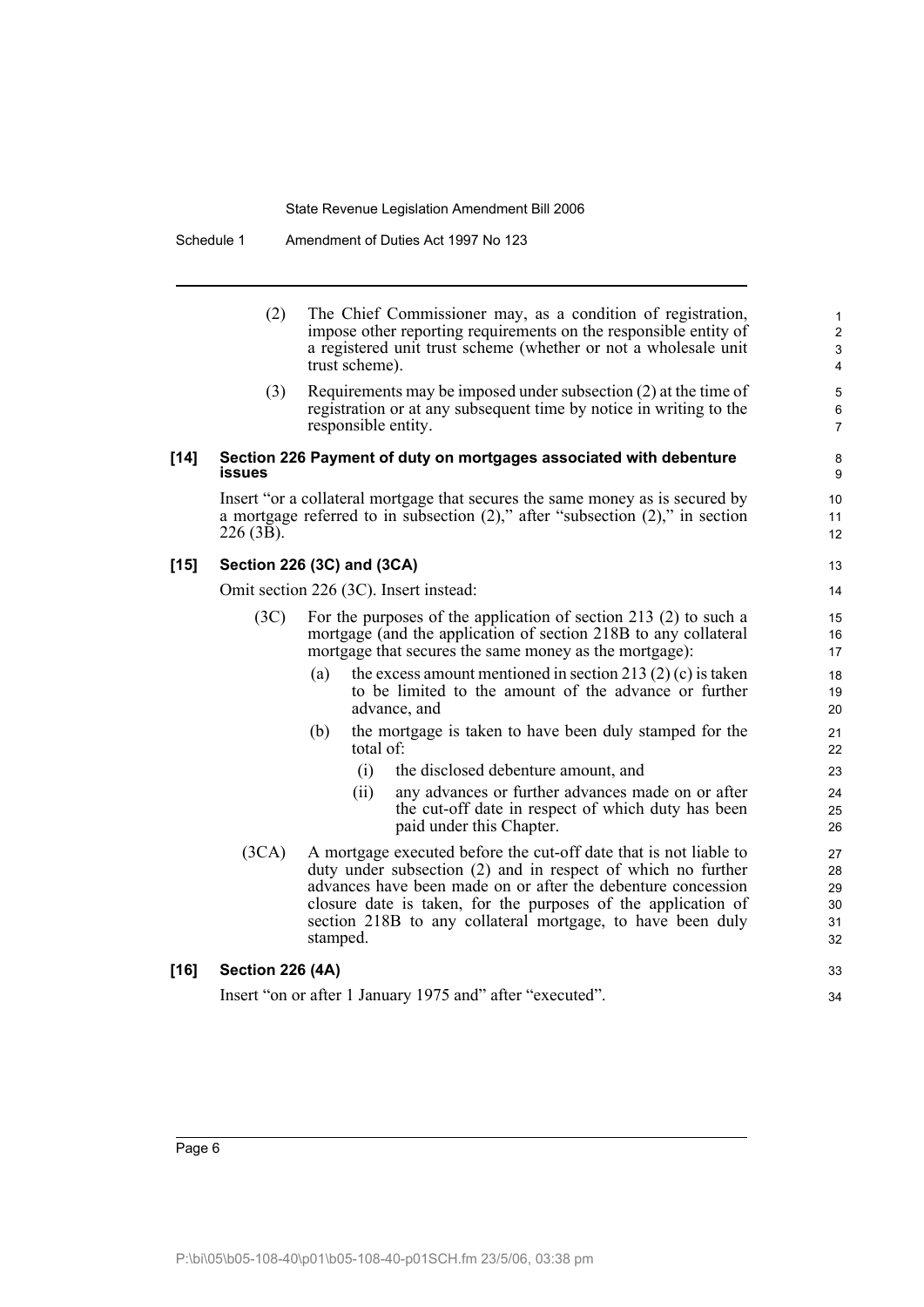Amendment of Duties Act 1997 No 123 Schedule 1

| $[17]$ | Section 236 Circumstances in which duty is payable by the insured<br>person                              |          |                                                                                                                                                                                                                                 | $\mathbf{1}$<br>2    |  |
|--------|----------------------------------------------------------------------------------------------------------|----------|---------------------------------------------------------------------------------------------------------------------------------------------------------------------------------------------------------------------------------|----------------------|--|
|        | Omit "an insurer (not being a registered insurer) or insurance intermediary"<br>from section 236 $(2)$ . |          |                                                                                                                                                                                                                                 |                      |  |
|        | Insert instead "the person who is not a registered insurer".                                             |          |                                                                                                                                                                                                                                 |                      |  |
| $[18]$ | <b>Section 236 (5)</b>                                                                                   |          |                                                                                                                                                                                                                                 | 6                    |  |
|        |                                                                                                          |          | Insert after section 236 $(4)$ (before the note):                                                                                                                                                                               | 7                    |  |
|        | (5)                                                                                                      |          | In this section:                                                                                                                                                                                                                | 8                    |  |
|        |                                                                                                          | insurer. | <i>premium</i> means any amount paid in connection with insurance to<br>a person who is not a registered insurer that would be a premium<br>under this Part if the person to whom it was paid was a registered                  | 9<br>10<br>11<br>12  |  |
| $[19]$ |                                                                                                          |          | Section 243 What duty is payable?                                                                                                                                                                                               | 13                   |  |
|        | policy" in section 243 $(2)$ .                                                                           |          | Insert ", other than a group term insurance policy," after "term insurance                                                                                                                                                      | 14<br>15             |  |
| $[20]$ | <b>Section 243 (2A)</b>                                                                                  |          |                                                                                                                                                                                                                                 | 16                   |  |
|        | Insert after section $243$ (2):                                                                          |          |                                                                                                                                                                                                                                 | 17                   |  |
|        | (2A)                                                                                                     |          | Group term insurance policies                                                                                                                                                                                                   |                      |  |
|        |                                                                                                          | $iS$ :   | The amount of duty chargeable on a group term insurance policy                                                                                                                                                                  | 19<br>20             |  |
|        |                                                                                                          | (a)      | 5% of the first year's premium on the policy, and                                                                                                                                                                               | 21                   |  |
|        |                                                                                                          | (b)      | 5% of the amount of the premium (if any) payable in any<br>succeeding year in respect of each additional life covered<br>by the insurance policy (that is, each life that was not<br>covered during the previous year).         | 22<br>23<br>24<br>25 |  |
| $[21]$ | <b>Section 243 (5)</b>                                                                                   |          |                                                                                                                                                                                                                                 | 26                   |  |
|        | Insert after section 243 $(4)$ :                                                                         |          |                                                                                                                                                                                                                                 | 27                   |  |
|        | (5)                                                                                                      |          | In this section:                                                                                                                                                                                                                | 28                   |  |
|        |                                                                                                          |          | <i>group term insurance policy</i> means a term insurance policy that<br>applies in respect of the lives of a specified group of persons,<br>being a group the membership of which may change during the<br>term of the policy. | 29<br>30<br>31<br>32 |  |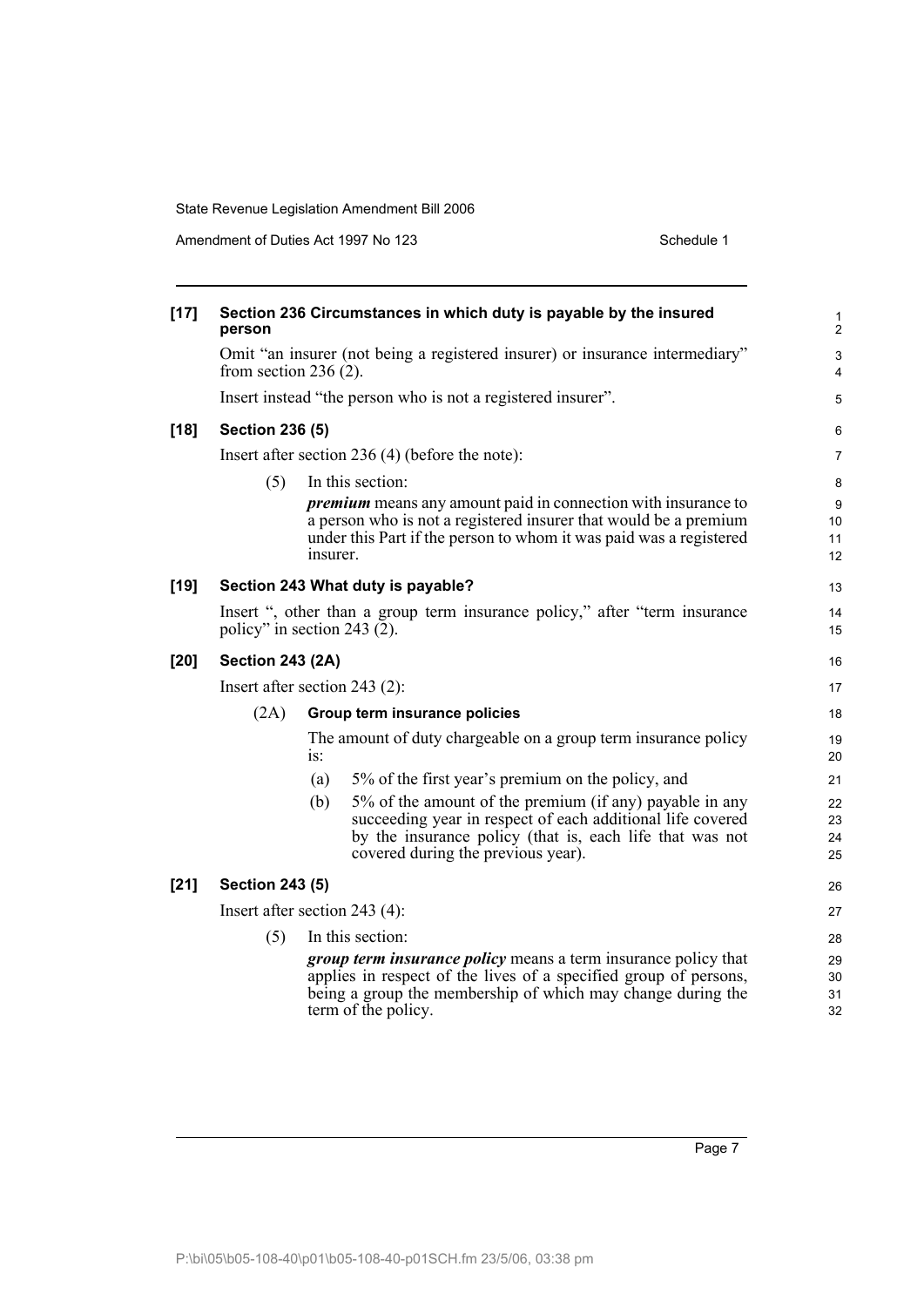Schedule 1 Amendment of Duties Act 1997 No 123

### **[22] Section 253 Monthly returns and payment of duty**

Omit section 253 (a) (v). Insert instead:

(v) the total amount of all first year's premiums for temporary or term life insurance received by or on behalf of the registered insurer in the preceding month, and all additional premiums referred to in section 243 (2A) (b) (other than premiums for insurance that is exempt from duty by Part  $5$ ), and

| $[23]$ | Schedule 1 Savings, transitional and other provisions                           | 9  |  |
|--------|---------------------------------------------------------------------------------|----|--|
|        | Insert at the end of clause $1(1)$ :                                            | 10 |  |
|        | State Revenue Legislation Amendment Act 2006                                    | 11 |  |
| [24]   | Schedule 1, clause 57                                                           |    |  |
|        | Insert "Accordingly, section 226, as in force immediately before the debenture  |    |  |
|        | concession closure date, continues to have effect in relation to those advances | 14 |  |
|        | or further advances." after "closure date." in clause 57 (1).                   | 15 |  |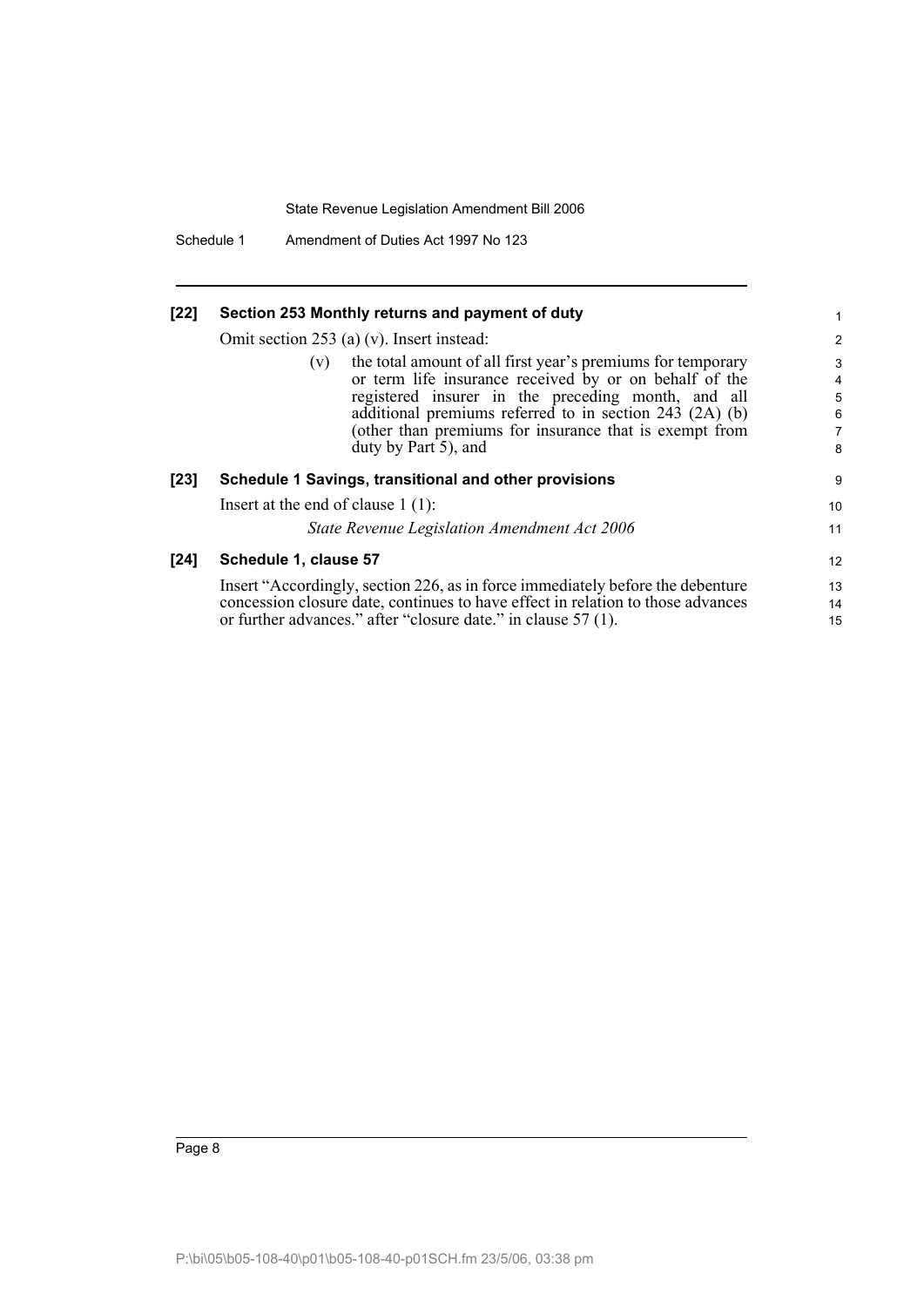Amendment of Land Tax Management Act 1956 No 26 Schedule 2

<span id="page-18-0"></span>

| <b>Schedule 2</b> |                              |                                                                                                                                                                                                                                                                                                                                                                               | <b>Amendment of Land Tax Management</b><br>Act 1956 No 26                                                                                                                                               | $\mathbf{1}$<br>2    |  |
|-------------------|------------------------------|-------------------------------------------------------------------------------------------------------------------------------------------------------------------------------------------------------------------------------------------------------------------------------------------------------------------------------------------------------------------------------|---------------------------------------------------------------------------------------------------------------------------------------------------------------------------------------------------------|----------------------|--|
|                   |                              |                                                                                                                                                                                                                                                                                                                                                                               | (Section 3)                                                                                                                                                                                             | 3                    |  |
| [1]               |                              |                                                                                                                                                                                                                                                                                                                                                                               | Section 10S Tax liability in respect of certain housing schemes                                                                                                                                         | $\overline{4}$       |  |
|                   |                              |                                                                                                                                                                                                                                                                                                                                                                               | Omit the definition of <i>eligible owner</i> from section $10S(1)$ .                                                                                                                                    | 5                    |  |
| [2]               | Section 10S (2) and (3)      |                                                                                                                                                                                                                                                                                                                                                                               |                                                                                                                                                                                                         | 6                    |  |
|                   |                              |                                                                                                                                                                                                                                                                                                                                                                               | Omit section $10S(2)$ –(4). Insert instead:                                                                                                                                                             | $\overline{7}$       |  |
|                   | (2)                          | land.                                                                                                                                                                                                                                                                                                                                                                         | Land is exempt from taxation under this Act if the land is eligible                                                                                                                                     | 8<br>9               |  |
|                   | (3)                          |                                                                                                                                                                                                                                                                                                                                                                               | This section applies in respect of the year commencing 1 January<br>2006 and any succeeding year.                                                                                                       | 10<br>11             |  |
| $[3]$             |                              |                                                                                                                                                                                                                                                                                                                                                                               | Schedule 1A Principal place of residence exemption                                                                                                                                                      | 12                   |  |
|                   | Insert after clause $2(4)$ : |                                                                                                                                                                                                                                                                                                                                                                               |                                                                                                                                                                                                         |                      |  |
|                   | (5)                          |                                                                                                                                                                                                                                                                                                                                                                               | The principal place of residence exemption is subject to the<br>restrictions set out in Part 4.                                                                                                         | 14<br>15             |  |
| [4]               | Schedule 1A, clause 8        |                                                                                                                                                                                                                                                                                                                                                                               |                                                                                                                                                                                                         |                      |  |
|                   | Insert after clause $8(3)$ : |                                                                                                                                                                                                                                                                                                                                                                               |                                                                                                                                                                                                         | 17                   |  |
|                   | (4)                          | Any period during which a person is in full time care is not to be<br>counted toward the maximum period referred to in subclause (2).<br>Accordingly, a person who is in full time care may continue to be<br>taken to use and occupy his or her former residence as his or her<br>principal place of residence during any period in which he or she<br>is in full time care. |                                                                                                                                                                                                         |                      |  |
|                   | (5)                          |                                                                                                                                                                                                                                                                                                                                                                               | For the purposes of this clause, a person is in <i>full time care</i> during<br>any period in which the person:                                                                                         | 24<br>25             |  |
|                   |                              | (a)                                                                                                                                                                                                                                                                                                                                                                           | resides at a hospital or mental hospital as a patient of the<br>hospital, or                                                                                                                            | 26<br>27             |  |
|                   |                              | (b)                                                                                                                                                                                                                                                                                                                                                                           | resides at an aged care establishment (within the meaning<br>of section 10R) while being provided with residential care,<br>or respite care, or                                                         | 28<br>29<br>30       |  |
|                   |                              | (c)                                                                                                                                                                                                                                                                                                                                                                           | resides with another person (a <i>carer</i> ) who is eligible for a<br>carer payment under the <i>Social Security Act 1991</i> of the<br>Commonwealth because the carer provides care to the<br>person. | 31<br>32<br>33<br>34 |  |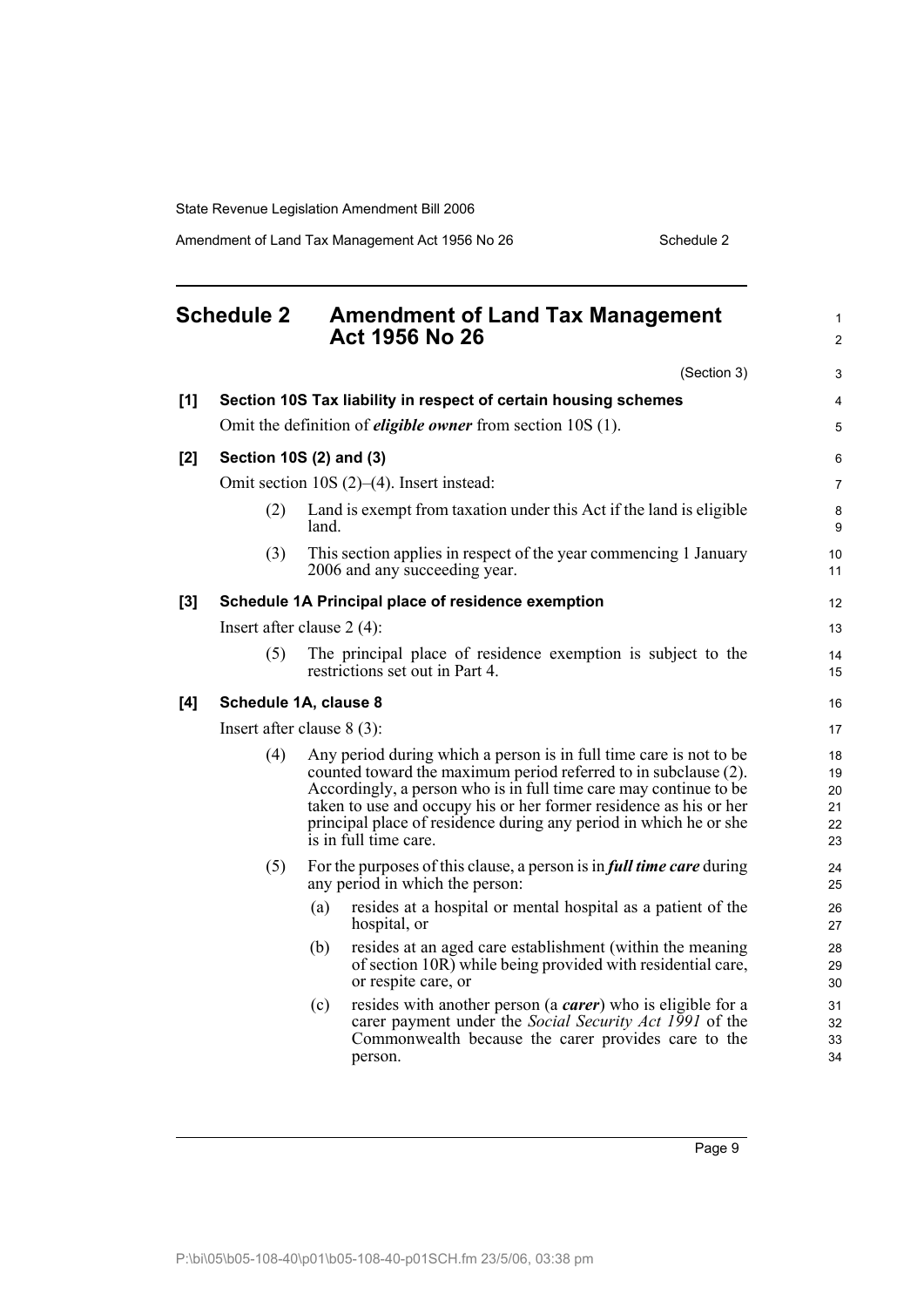Schedule 2 Amendment of Land Tax Management Act 1956 No 26

| [5] | Schedule 1A, clause 8 (9)    |     |                                                                                                                                                                                                      |                |
|-----|------------------------------|-----|------------------------------------------------------------------------------------------------------------------------------------------------------------------------------------------------------|----------------|
|     | Insert after clause $8(8)$ : |     |                                                                                                                                                                                                      | $\overline{2}$ |
|     | (9)                          |     | In this clause:                                                                                                                                                                                      | 3              |
|     |                              |     | <i>hospital</i> means an institution at which relief is given to sick or<br>injured people through the provision of care or treatment.                                                               | 4<br>5         |
|     |                              |     | <i>mental hospital</i> means an institution conducted principally for<br>the treatment of mentally ill persons, and includes a hospital<br>within the meaning of the <i>Mental Health Act 1990</i> . | 6<br>7<br>8    |
| [6] | Schedule 1A, clause 9        |     |                                                                                                                                                                                                      | 9              |
|     |                              |     | Omit clause $9(2)$ and $(3)$ . Insert instead:                                                                                                                                                       | 10             |
|     | (2)                          |     | Subclause (1) operates only until whichever of the following<br>happens first:                                                                                                                       | 11<br>12       |
|     |                              | (a) | a period of 12 months expires after the date of the deceased<br>person's death,                                                                                                                      | 13<br>14       |
|     |                              | (b) | the land is transferred to any person (other than the<br>deceased person's personal representative, or a beneficiary<br>of the deceased person's estate).                                            | 15<br>16<br>17 |
|     | (3)                          |     | The Chief Commissioner may extend (and further extend) the<br>period of 12 months referred to in subclause $(2)$ (a) if:                                                                             | 18<br>19       |
|     |                              | (a) | the land has not been leased to any person since the date of<br>the deceased person's death, and                                                                                                     | 20<br>21       |
|     |                              | (b) | the land has not been transferred to any person (other than<br>the deceased person's personal representative), and                                                                                   | 22<br>23       |
|     |                              | (c) | the Chief Commissioner is satisfied that:                                                                                                                                                            | 24             |
|     |                              |     | a person is using and occupying the land as his or<br>(i)<br>her principal place of residence, and                                                                                                   | 25<br>26       |
|     |                              |     | that person is likely to be a person in whom the<br>(ii)<br>deceased's interest in the land vests pursuant to the<br>administration of the deceased's estate.                                        | 27<br>28<br>29 |
| [7] | Schedule 1A, clause 10       |     |                                                                                                                                                                                                      |                |
|     | paragraph (b).               |     | Insert "or with the permission of any other person to whom the land is<br>transferred following that death" after "conferred by the will of that owner" in                                           | 31<br>32<br>33 |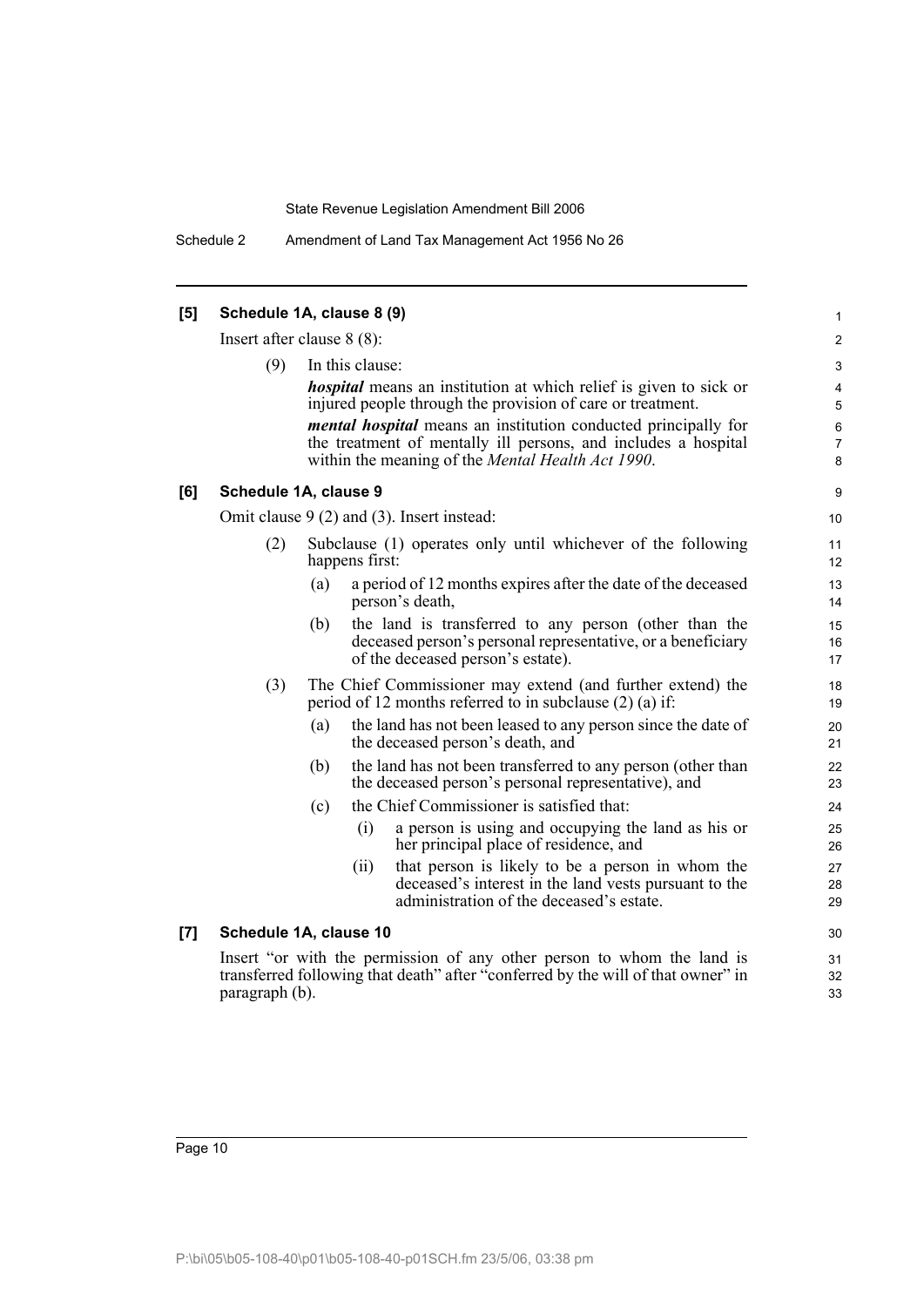| Amendment of Land Tax Management Act 1956 No 26 | Schedule 2 |
|-------------------------------------------------|------------|
|-------------------------------------------------|------------|

#### **[8] Schedule 1A, clause 11** Omit "the land is owned by a company, unless the land is owned" from clause 11 (1) (a). Insert instead "the land is owned, or jointly owned, by a company, unless the land is owned or jointly owned". **[9] Schedule 1A, clause 11 (6)** Insert after clause 11 (5): (6) This clause does not prevent the principal place of residence exemption applying to land owned by a company if a provision of this Act deems a natural person to be the owner of the land, to the exclusion of the company. **Note.** Section 21A provides that a company title unit is not to be regarded as being owned by the company in which the relevant shares are held. Section 26 provides for circumstances in which a purchaser or vendor of land (including a company purchaser or vendor) is to be regarded as the owner of the land when the purchase is not complete. **[10] Schedule 2 Savings and transitional provisions** Insert at the end of clause 1A (1): *State Revenue Legislation Amendment Act 2006* **[11] Schedule 2, Part 18** Insert at after Part 17: **Part 18 Provisions consequent on enactment of State Revenue Legislation Amendment Act 2006 39 Application of amendments** (1) Section 10S, as in force immediately before the amendments made by the *State Revenue Legislation Amendment Act 2006*, continues to apply in respect of the land tax payable in the year commencing 1 January 1991 or any subsequent year before the year commencing 1 January 2006. (2) The amendments made to clauses 9 and 10 of Schedule 1A by the *State Revenue Legislation Amendment Act 2006* apply to the assessment of liability for land tax payable in the year commencing 1 January 2007 or any subsequent year, even if the owner of the land died before the commencement of the amendments. 1 2 3 4 5 6 7 8 9 10 11 12 13 14 15 16 17 18 19 20 21 22 23 24 25 26 27 28 29 30 31 32 33 34 35 36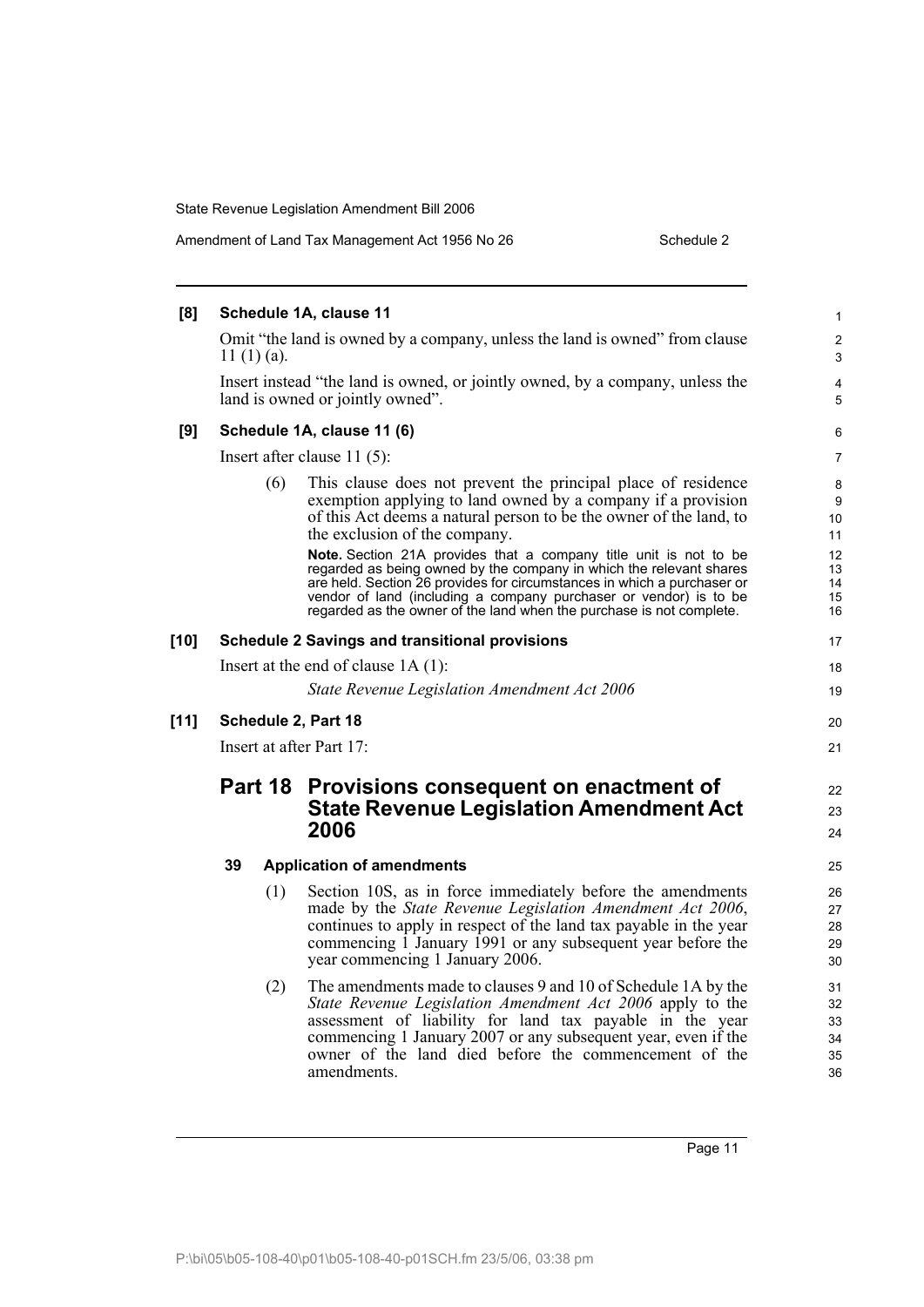Schedule 3 Amendment of Pay-roll Tax Act 1971 No 22

## <span id="page-21-0"></span>**Schedule 3 Amendment of Pay-roll Tax Act 1971 No 22**

1  $\mathfrak{p}$ 

(Section 3) **[1] Section 3AD Inclusion of grant of shares and options as wages** Omit section 3AD (3) and (4). Insert instead: (3) For the purposes of this section, the *relevant day* is the date on which the share or option is granted to the employee, or the vesting date, whichever date the employer elects to treat as the date on which the wages are paid or payable. (4) A share or option is *granted* to a person in the following circumstances: (a) in the case of a share—if the person acquires the share (within the meaning of section 139G of the *Income Tax Assessment Act 1936* of the Commonwealth) or in the circumstances prescribed by the regulations, (b) in the case of an option—if the person acquires a right (within the meaning of section 139G of the *Income Tax Assessment Act 1936* of the Commonwealth) to the share to which the option relates or in the circumstances prescribed by the regulations. (4A) The *vesting date* in respect of a share is the date on which the share vests in the employee (that is, when any conditions applying to the grant of the share have been met and the employee's legal or beneficial interest in the share cannot be rescinded). **[2] Section 3AD (5) (b)** Omit the paragraph. Insert instead: (b) the date on which the employee exercises a right under the option to have the share the subject of the option transferred to, allotted to or vest in him or her. **[3] Section 3AD (6)** Omit "an option", "the option" and "that option" wherever occurring. Insert instead "a share or an option", "the share or option" and "that share or option" respectively. 3 4 5 6 7 8 9 10 11 12 13 14 15 16 17 18 19 20 21 22 23 24 25 26 27 28 29 30 31 32 33 34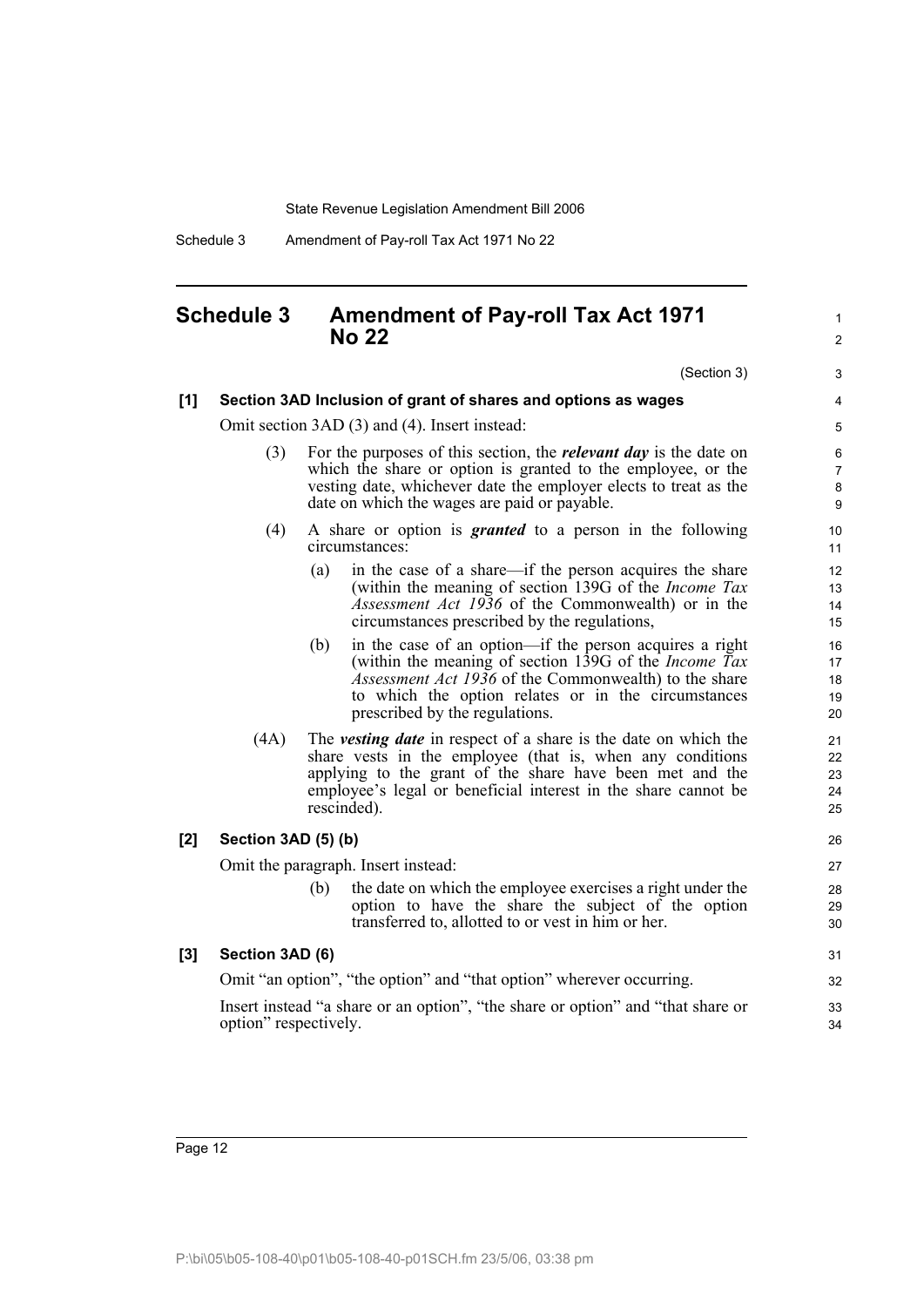Amendment of Pay-roll Tax Act 1971 No 22 Schedule 3

| [4] | Section 3AD (6A)                     |                                                                                                                                                                                                                                                                                                                                                                                                                                                                                         |                                                                                                                                                                                  | 1                                      |
|-----|--------------------------------------|-----------------------------------------------------------------------------------------------------------------------------------------------------------------------------------------------------------------------------------------------------------------------------------------------------------------------------------------------------------------------------------------------------------------------------------------------------------------------------------------|----------------------------------------------------------------------------------------------------------------------------------------------------------------------------------|----------------------------------------|
|     |                                      | Insert after section $3AD(6)$ :                                                                                                                                                                                                                                                                                                                                                                                                                                                         |                                                                                                                                                                                  | 2                                      |
|     | (6A)                                 | If the grant of a share or option is withdrawn, cancelled or<br>exchanged before the vesting date for any valuable consideration<br>(other than the grant of other shares or options), the following<br>provisions apply:                                                                                                                                                                                                                                                               |                                                                                                                                                                                  | $\mathbf{3}$<br>4<br>5<br>6            |
|     |                                      | (a)<br>to be the vesting date of the share or option,                                                                                                                                                                                                                                                                                                                                                                                                                                   | the date of withdrawal, cancellation or exchange is taken                                                                                                                        | $\overline{7}$<br>8                    |
|     |                                      | (b)<br>payable as wages on that date).                                                                                                                                                                                                                                                                                                                                                                                                                                                  | the market value of the share or option, on the vesting date,<br>is taken to be the amount of the valuable consideration<br>(and, accordingly, that amount is the amount paid or | 9<br>10<br>11<br>12                    |
| [5] | Section 3AD (7)                      |                                                                                                                                                                                                                                                                                                                                                                                                                                                                                         |                                                                                                                                                                                  | 13                                     |
|     | Omit the subsection. Insert instead: |                                                                                                                                                                                                                                                                                                                                                                                                                                                                                         |                                                                                                                                                                                  |                                        |
|     | (7)                                  | If an employer grants a share or an option to an employee and the<br>value of the grant of the share or option is nil or, if the employer<br>were to elect to treat the date of grant as the relevant day, the<br>wages constituted by the grant would not be liable to pay-roll tax,<br>the employer is taken to have elected to treat the wages<br>constituted by the grant of that share or option as being paid or<br>payable on the date on which the share or option was granted. |                                                                                                                                                                                  | 15<br>16<br>17<br>18<br>19<br>20<br>21 |
| [6] | Section 3AD (8)                      |                                                                                                                                                                                                                                                                                                                                                                                                                                                                                         |                                                                                                                                                                                  | 22                                     |
|     |                                      | Omit "by the employer".                                                                                                                                                                                                                                                                                                                                                                                                                                                                 |                                                                                                                                                                                  | 23                                     |
| [7] |                                      | Section 3AE Value of shares and options                                                                                                                                                                                                                                                                                                                                                                                                                                                 |                                                                                                                                                                                  | 24                                     |
|     |                                      | Omit "for the grant of" from section 3AE (1).                                                                                                                                                                                                                                                                                                                                                                                                                                           |                                                                                                                                                                                  | 25                                     |
|     |                                      | Insert instead "in respect of".                                                                                                                                                                                                                                                                                                                                                                                                                                                         |                                                                                                                                                                                  | 26                                     |
| [8] | Section 3AE (3A)                     |                                                                                                                                                                                                                                                                                                                                                                                                                                                                                         |                                                                                                                                                                                  | 27                                     |
|     | Insert after section $3AE(3)$ :      |                                                                                                                                                                                                                                                                                                                                                                                                                                                                                         |                                                                                                                                                                                  | 28                                     |
|     | (3A)                                 | Section 9 does not apply to the grant of a share or option that<br>constitutes wages, even if it constitutes a fringe benefit.                                                                                                                                                                                                                                                                                                                                                          |                                                                                                                                                                                  | 29<br>30                               |
| [9] |                                      | Schedule 6 Savings, transitional and other provisions                                                                                                                                                                                                                                                                                                                                                                                                                                   |                                                                                                                                                                                  | 31                                     |
|     |                                      | Insert at the end of clause $1(1)$ :                                                                                                                                                                                                                                                                                                                                                                                                                                                    |                                                                                                                                                                                  | 32                                     |
|     |                                      | State Revenue Legislation Amendment Act 2006                                                                                                                                                                                                                                                                                                                                                                                                                                            |                                                                                                                                                                                  | 33                                     |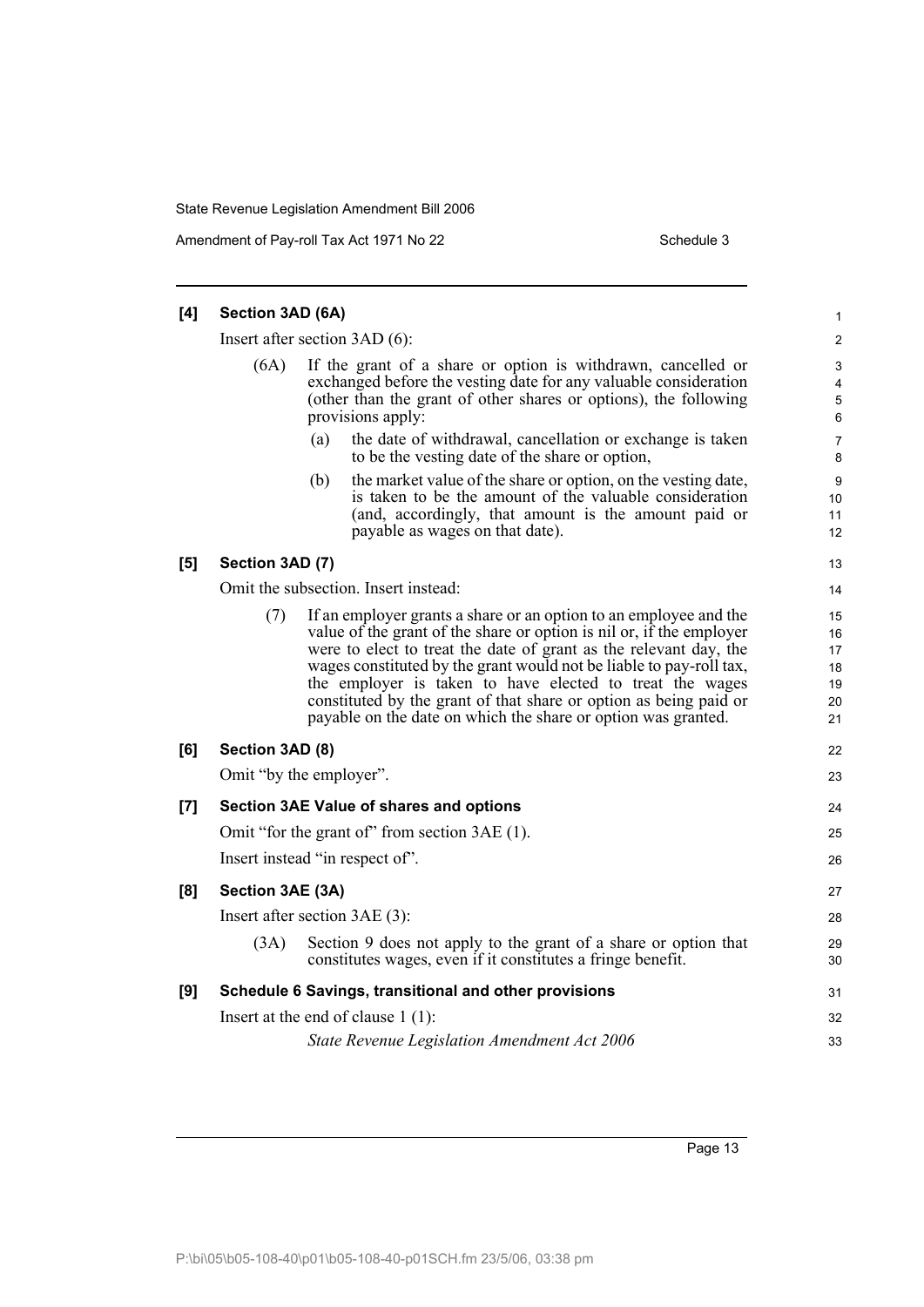Schedule 3 Amendment of Pay-roll Tax Act 1971 No 22

### **[10] Schedule 6, Part 12**

Insert after Part 11:

### **Part 12 Provisions consequent on enactment of State Revenue Legislation Amendment Act 2006**

### **21 Amendments relating to employee share schemes**

(1) The employee share scheme amendments have effect as if those amendments had commenced on 1 July 2005, subject to this clause.

1 2

3 4 5

- (2) An employer who included the grant of a share in the taxable wages for the employer for the financial year commencing 1 July 2005 is taken to have elected to treat the grant date of the share as the date on which the wages constituted by the grant of that share are paid or payable.
- (3) Liability for pay-roll tax in respect of any shares or options granted by an employer on or after 1 July 2003, but before 1 July 2005, is to be determined in accordance with this Act as amended by the employee share scheme amendments, if the employer so elects.
- (4) Anything done or omitted to be done on or after 1 July 2003 and before the date of assent to the *State Revenue Legislation Amendment Act 2006*, that would have been validly done or omitted if the employee share scheme amendments had been in force at the time that it was done or omitted, is taken to have been validly done or omitted.

(5) In this clause:

*employee share scheme amendments* means the amendments made to sections 3AD and 3AE by the *State Revenue Legislation Amendment Act 2006*.